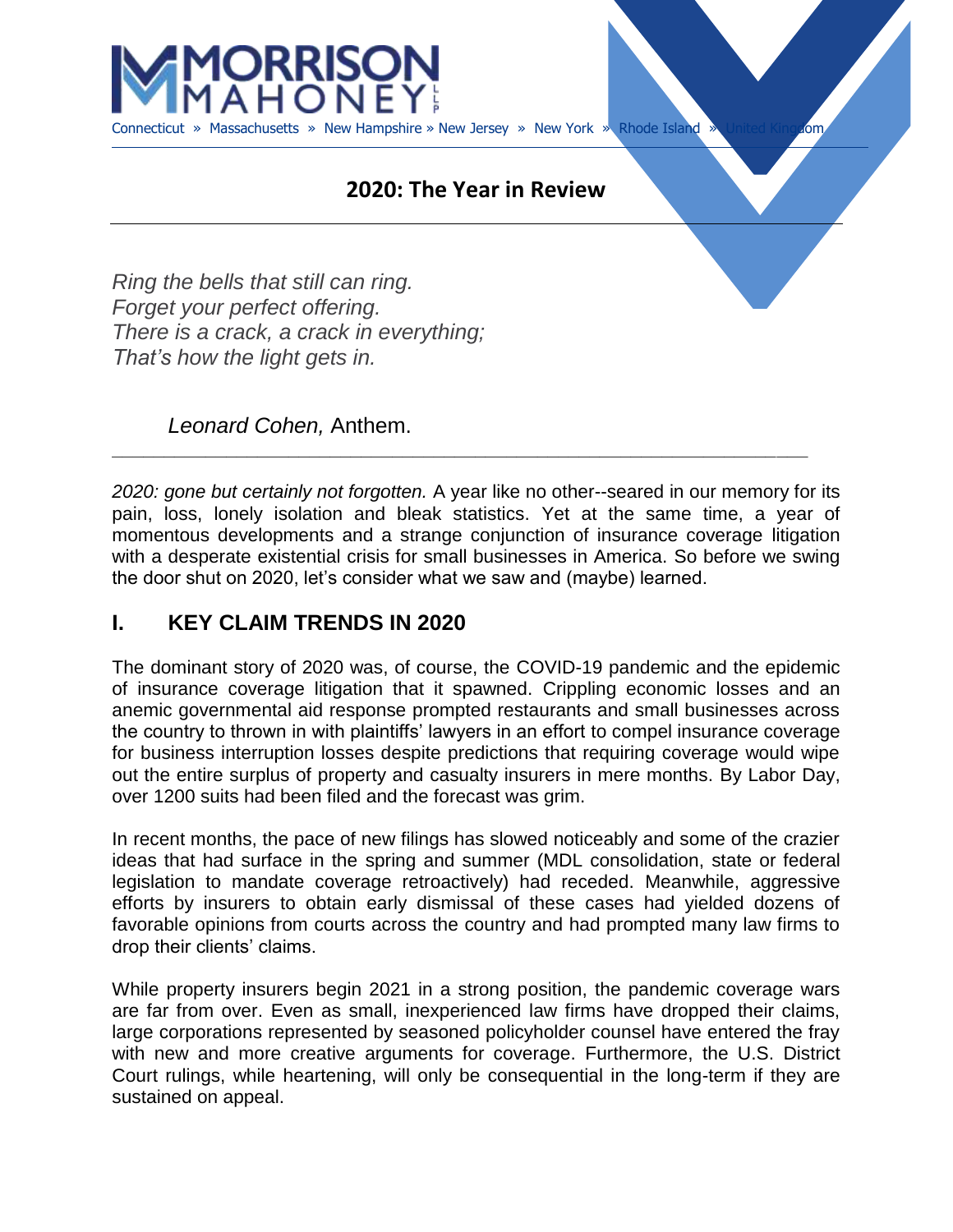Apart from the insurance litigation, the pandemic upended our personal and professional lives, although insurers and law firms proved surprisingly creative and resilient in finding ways to work remotely. And once the Great Toilet Paper Shortage Panic receded, we embarked on a long slog of Zoom calls and Amazon shopping.

The Presidential election aside, the other big story in 2020 was the final chapter in the messy divorce that began when Britain voted four years ago to withdraw from the European Union. While the treaty that was negotiated with hours to spare at the end of 2020 spared Great Britain the messier consequences of a "hard Brexit," the implications of an EU-free Britain left the future of the City of London as a world-wide center of insurance and high finance in a continued state of uncertainty.

As focused as we were on the COVID-19 virus, it was easy to remember how much of an issue computer viruses, malware and ransomware attacks have become in recent years. During 2020, the incidence and size of these attacks continue to grow, even as a growing body of case law is emerging with respect to the scope of cyberpolicies and "silent cyber" coverage.

Finally, the appalling spectacle of much of California on fire throughout the summer of 2020 and the growing severity of hurricanes and other natural disasters should remind us that climate change is playing an increasingly important role in the incidence and size of cat claims.

## **II. THE FIVE MOST SIGNIFICANT INSURANCE RULINGS OF 2020**

## *● Gavrilides Management Co. v. Michigan Ins. Co***., No. 20-000258-CB (Mich. Cir. Ct. July 1, 2020)**

It is not usual for a state trial court opinion that for weeks was only available through a YouTube video of the court's oral argument to top our list but this was not just any decision and there was nothing usual about 2020. *Gavrilides*, which was soon thereafter followed by *Diesel Barbershop LLC v State Farm Lloyd's*, 2020 WL 4724305 (W.D. Tex. Aug. 13 2020) and then by *Turek Enterprises, Inc. v. State Farm Mutual Automobile Ins. Co.*, 2020 WL 5258454 (E.D. Mich. Sept 3, 2020), set the tone for the wave of proinsurer pandemic BI rulings in the Fall of 2020 and gave political cover to judges around the country to stand firm in the face of sympathetic claims for business interruption coverage.

## *● Montrose Chemical Corp. v. Superior Court***, 460 P.3d 1201 (Cal. 2020)**

In adopting a new rule of "vertical exhaustion" in long-tail cases, the California Supreme Court ruled that the Court of Appeal had erred in holding that an insured must exhaust all available insurance in underlying layers before claiming coverage in a higher excess layer. "Reading the insurance policy language in light of background principles of insurance law, and considering the reasonable expectations of the parties, we agree with Montrose: It is entitled to access otherwise available coverage under any excess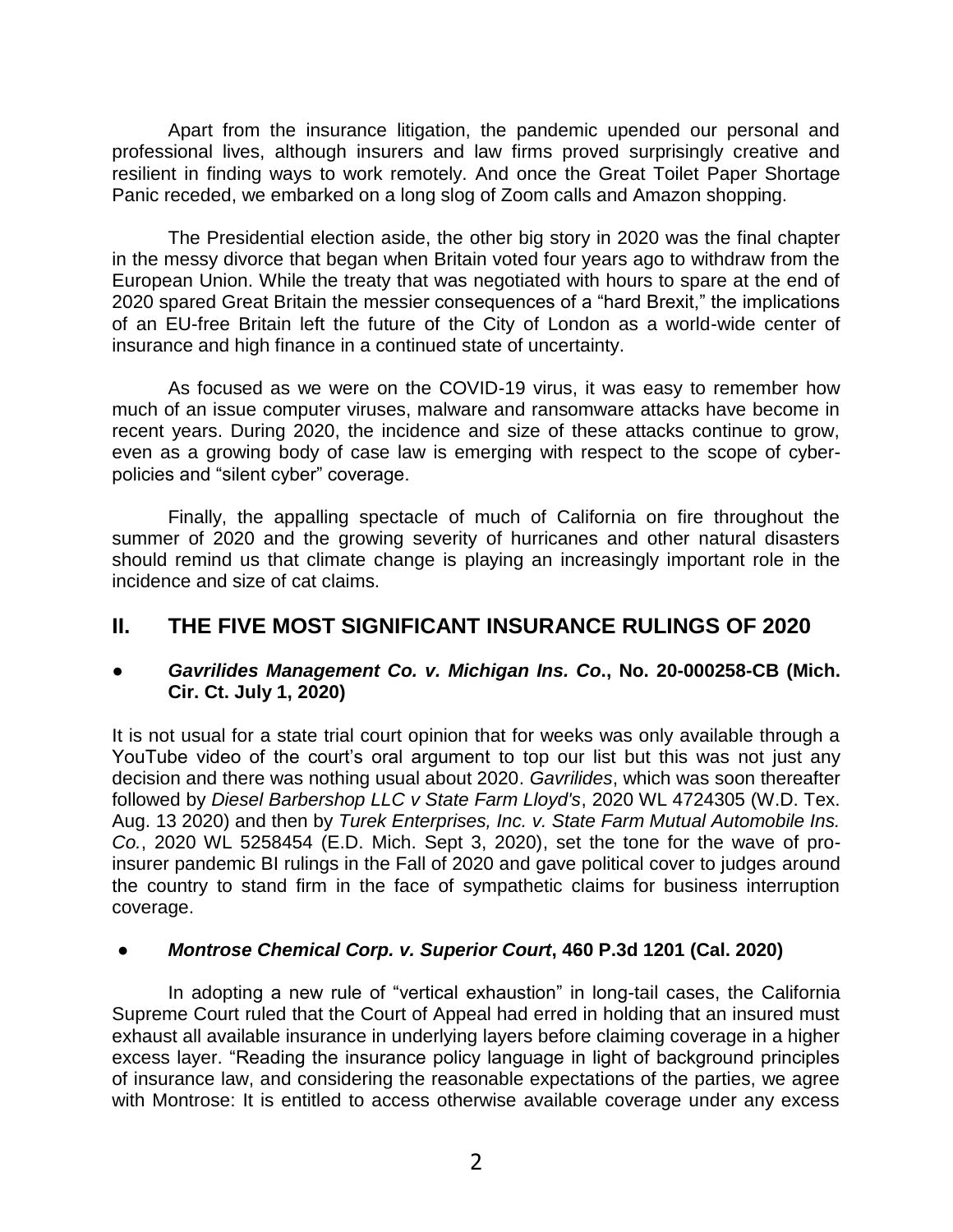policy once it has exhausted directly underlying excess policies for the same policy period." The court ruled, however, that any excess insurers who are triggered on this "vertical' basis could pursue claims for equitable contribution against unexhausted insurers that provided lower layer insurance in other years.

## *● Nash Street v. Main Street America Assurance Company,* **2020 WL 5415325 (Conn. Sept. 9, 2020)**

In this unusual and troubling ruling, the Connecticut Supreme Court ruled that a "potential for coverage" triggering an insurer's duty to defend exists not only when facts are alleged that would be covered ("factual uncertainty") but also in cases where the where there is no clear Connecticut precedent and cases in other jurisdictions are divided on whether there is coverage or not ("legal uncertainty"). Under the circumstances, the Supreme Court ruled that a trial court erred in refusing to find that a CGL insurer had an obligation to defend a property owner's suit for damage that his home suffered when it collapsed while being lifted off its foundation by the insured subcontractor.

#### *● In Re Solera Insurance Coverages Appeals***, 2020 WL 6280593 (Del. Oct 23, 2020)**

The Delaware Supreme Court declared that an appraisal action brought by disgruntled stockholders is not a "violation" for purposes of triggering the D&O policies' coverage for "Securities Claims." In reversing the Superior Court, the Supreme Court declared that an appraisal action is not a claim made against the insured "for any actual or alleged violation of any federal, state or local statute regulation or rule or common law regarding securities …" As a result, the court did not reach the secondary issue of whether the violation must be of a law *regulating* securities. Having found for the insurers on the "Securities Claim" issue the Court declined to reach to other arguments raised on appeal with respect to whether pre-judgement interest could be calculated based on underlying amounts that were not covered and whether the applicability of a consent provision contained an implied prejudice requirement.

#### *● Travelers Property Casualty Company of America v. 100 Renaissance, LLC***, No. 2019-IA-00586 (Miss. Oct. 29, 2020),** *rehearing pending* **(Miss. 2021).**

In a case that is now under reconsideration by the Mississippi Supreme Court, the court ruled last October that Travelers had placed communications between its in-house counsel and its claims handler "at issue" where the in-house lawyer had crafted the Company's coverage position and (apparently) drafted the denial letter. The court focused on the fact that the claims handler could not explain the basis for Traveler's denial of a UIM claim and that the denial letter, while signed by the adjuster, had likely been written by the in-house lawyer on whose advice and legal analysis she had likely relied. Under the circumstances, the court found an "implied waiver" of the attorney-client privilege and criticized Travelers' effort to "use the attorney-clientprivilege as a sword to prevent Renaissance from discovering the reasons from the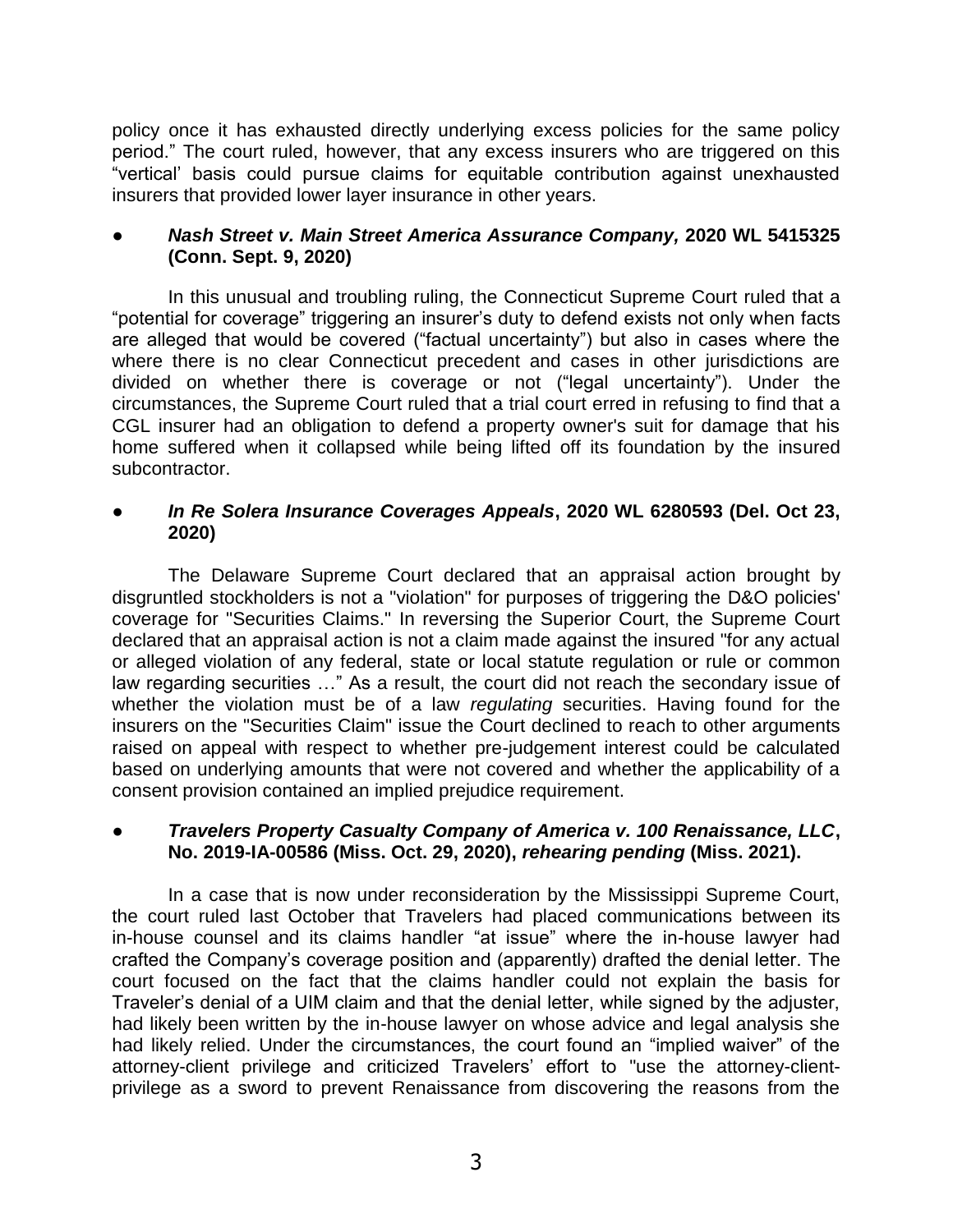person who had personal knowledge of the basis to deny the claim." The court concluded "if the claims handler relied substantially, if not wholly, on in-house counsel to prepare her denial letter, the reasoning of in-house counsel should be discoverable." Writing in dissent, Justice Ishee argued that the majority has misconstrued the deposition testimony of the insurance claims adjuster and asserted that she had in fact clearly understood the policy provisions upon which she had relied to deny coverage had only "faltered" when asked to respond to legal arguments under Mississippi law concerning questions of statutory interpretation that might have overridden the express policy language. Under the circumstances, Justice Ishee argued that Travelers had not placed the advice of counsel at issue and that the mere fact that in-house counsel's testimony might be relevant was not in and of itself a basis for compelling it. The court has since agreed to reconsider arguments by Travelers that waiver requires an affirmative act by an insurer and that the court ignored key facts in reaching its decision.

## **●** *Kaiser v. Allstate Ind. Co***., 307 Neb. 562 (Neb. Oct. 23, 2020)**

The Nebraska Supreme Court has refused to require a homeowners insurer to provide first party coverage for smoke damage caused by a tenant's meth lab in light of an exclusion for damage by tenants unless the "act results in a sudden and accidental direct physical loss caused by … smoke." The Supreme Court also sustained the lower court's declaration that methamphetamine fumes are an excluded "contaminant" or a "pollutant" subject to other exclusions. The fact that certain of these terms might have overlapping meanings was not, in the court's view, a basis for finding ambiguity as "a well written insurance policy will likely have terms that overlap, which might suggest the denial of coverage on several grounds in an appropriate case." As the smoke exception, the court found that a loss that occurs over a significant period of time is not "sudden," rejecting the insured's argument that the meth fumes had bonded to surfaces throughout the rental property "quickly".

# **IV. IMPORTANT RULINGS BY ISSUE AREA**

## **A. ALLOCATION AND TRIGGER**

## **●** *Rossello v. Zurich American Ins. Co.***, 226 A.3d 444 (Md. 2020)**

The Maryland Court of Appeals has rejected arguments that a general liability insurer should be jointly and severally liable for a judgment in an asbestos personal injury lawsuit. The court affirmed that a "time of the risk" pro rata approach to allocation was consistent with the language in the policy as well as abundant precedent from the Maryland Court of Special Appeals since its decision in Utica Mutual in 2002. The court also took note of the fact that since 2002, nine of the ten Supreme Court allocation decisions outside of Maryland have rejected "joint and several" liability and adopted proration based upon time of the risk. The court also clarified its "trigger of coverage" analysis, holding that coverage in "long-tail" cases is not limited to be year of "manifestation" and that in cases of continuing injury, an "injury in fact" approach may trigger coverage in all years when injury occurred. Finally, without explicitly addressing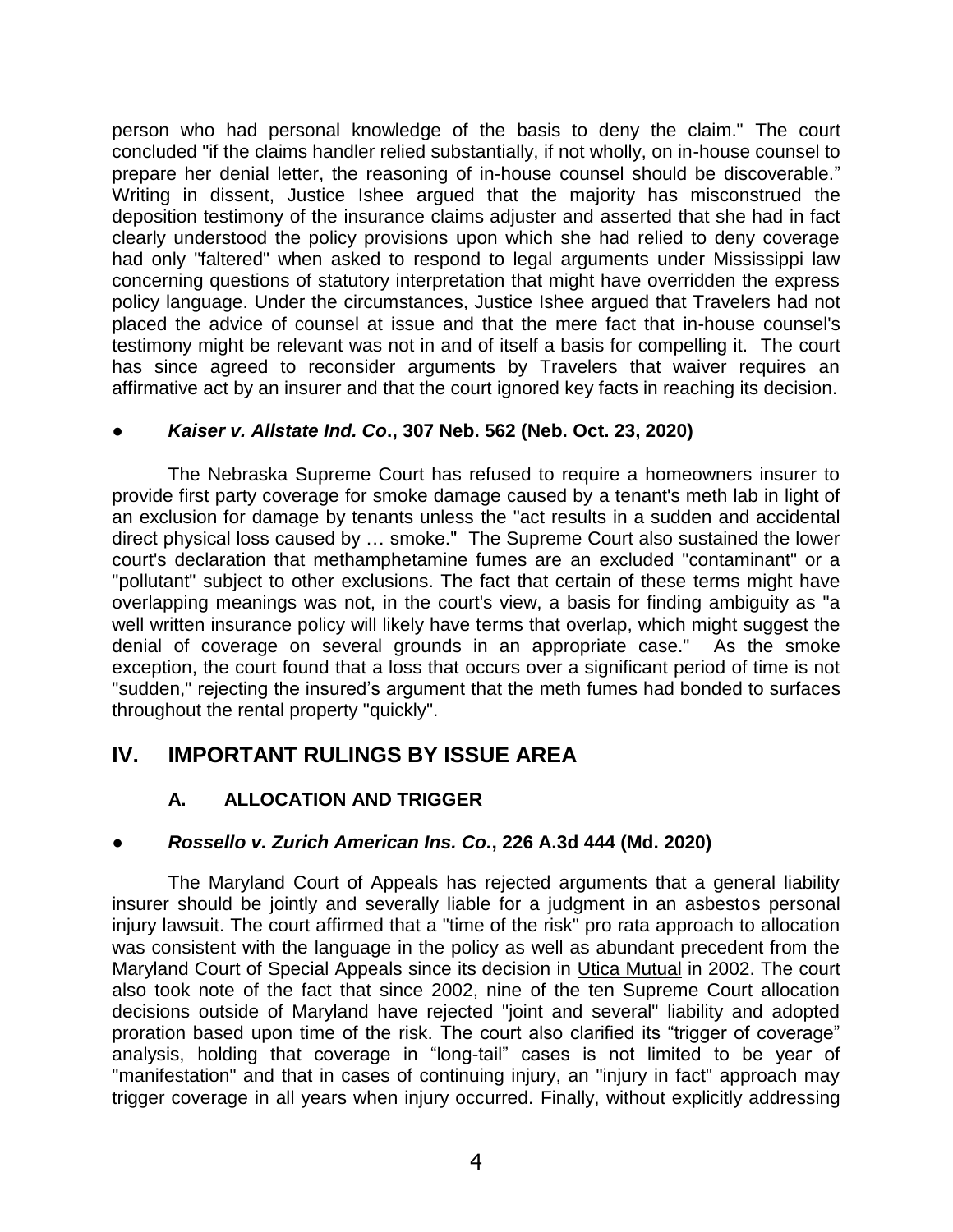whether there should be an "unavailability" exception for allocation omitting years in which insurance was commercially available, the court ruled in this case that the insured in this case could not evade its responsibility for loss occurring between 1977 and 1985 since it had failed to prove that it could not buy general liability insurance covering asbestos liability claims during this period.

#### **●** *Gonzalez v. Mid-Continent Cas. Co***., 969 F.3d 554 (9th Cir. Aug. 13, 2020)**

The Fifth Circuit ruled in this Texas case that a liability insurer must defend a homeowner's suit for fire damage that occurred in 2016 even though its coverage expired in 2014. Applying the Texas "eight corners" rule, the court ruled that Mid-Continent's coverage was triggered by allegations in the underlying suit that the 2016 fire "relates back to the construction and/or installation of siding" in 2013 and in particular,, allegations that the contractor negligently hammered siding nails through electrical wiring, causing a dangerous condition that lead to the fire 3 years later. The court also focused on the "loss of use" section of the CGL definition of "property damage," that "all such loss shall be deemed to occur at the time of the physical injury that caused it."

#### *● Carrier Corp v. Allstate Ins. Co.,* **2020 NY Slip Op 05620 (App. Div. Oct. 9, 2020)**

The Appellate Division of the New York Supreme Court has vacated a trial court's declaration that "as a matter of law, injury-in-fact in an asbestos action occurs from the date of first claimed exposure through death or the filing of suit, thereby triggering each policy in effect from the date of first claimed exposure, The Fourth District sustained the trial court's declaration of successor liability, declaring that documents prepared contemporaneously with the reorganization, the deposition testimony of employees involved in the reorganization, and evidence of postreorganization conduct, that the parties to the reorganization agreement, consistent with the language therein, intended to, and did, transfer assets including insurance rights. Nevertheless, the Appellate Division ruled that summary judgment should not have been granted in light of contradictory affidavits with respect to whether asbestos injuries occur immediately after initial exposure and averring instead that harm occurs only when a threshold level of asbestos fiber or particle burden is reached that overtakes the body's defense mechanisms. The Appellate Division affirmed an "all sums" allocation rule, in light of the excess policies' provision for "non-cumulation."

#### *● Clarendon National Ins. Co. v. Philadelphia Ind. Co.,* **No. 19-1212 (1st Cir. April 1, 2020)**

The First Circuit has affirmed a Massachusetts court's declaration that a subsequent insurer was not obliged to share in the defense of mold liability claims that were known to the insured prior to the policy period. In sustaining anti-*Montrose* wordings in the CGL insuring agreement, the court ruled that allegations that additional mold had occurred during Philadelphia's policy period due to new leaks and the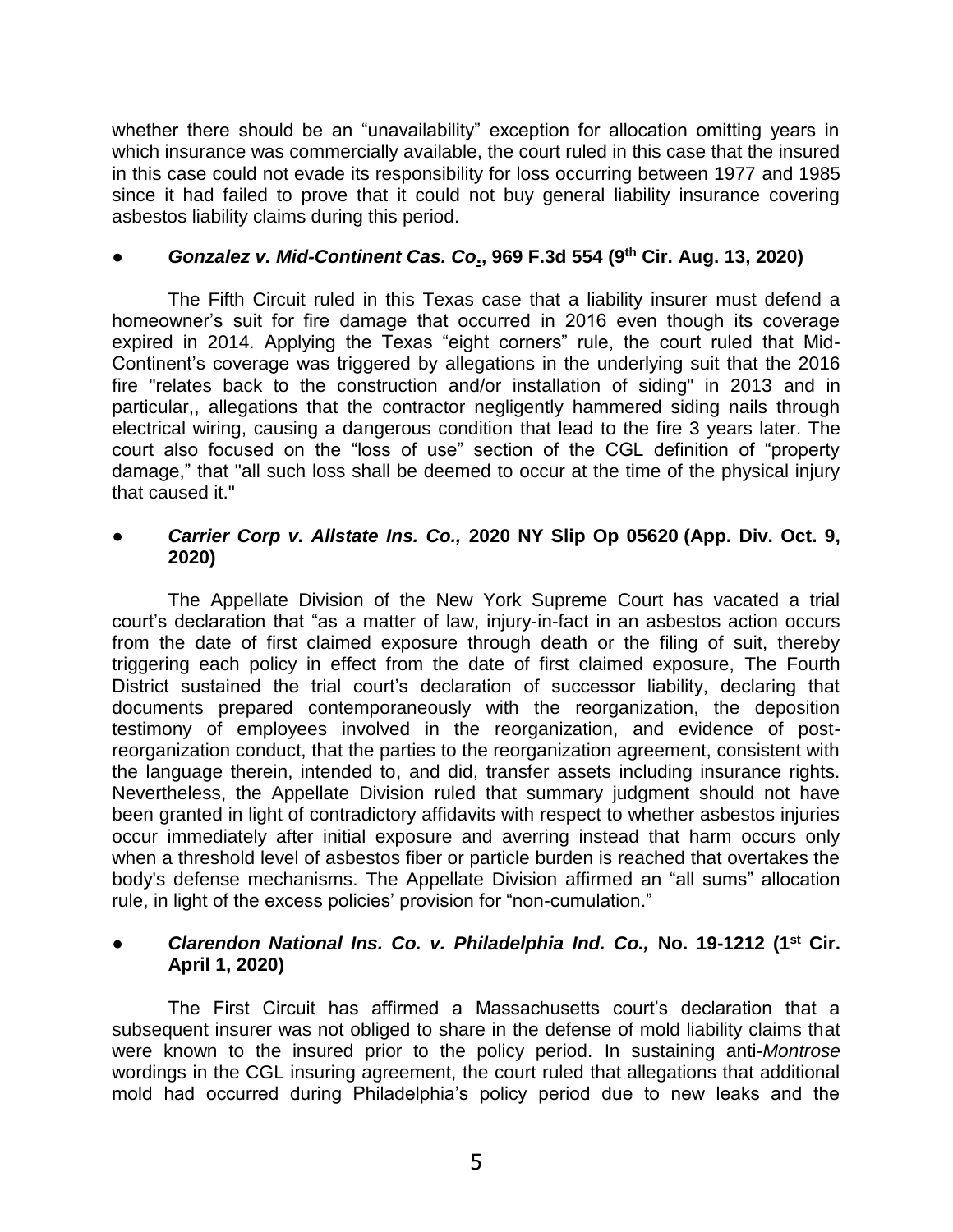landlord's unsuccessful efforts to repair the problem did not create a potential for coverage triggering a duty to defend.

## *● Atain Specialty Ins. Co. v. Carolina Professional Builders, LLC***, No. 18-2352 (D.S.C. Oct. 2, 2020)**

The federal district court ruled in this case that a CGL insurer was not obliged to provide coverage for property damage allegedly resulted from the insured contractor's repairs during the policy period. In granting summary judgment to Atain, the court focused on the Continuous and Progressive Injury Limitation endorsement which states that there's no coverage for the continuation of any injury or damage. The court found that whether or not there was damage during 2009-2010, there was no evidence that the insured or any party was aware of it. Further, the court ruled that the parties had contracted for an insurance policy with this limitation, and there was no reason to refuse to enforce it based upon public policy or some statutory prohibition.

## **B. BAD FAITH**

#### ● *Capitol Specialty Ins. Corp. v. Higgins***, 953 F.3d 95 (1st Cir. March 11, 2020)**

In this case, the U.S. Court of Appeals for the First Circuit has affirmed a multimillion dollar bad faith judgment against a strip bar's liability insurer for failing to fully investigate an accident claim involving an exotic dancer but rejected efforts by the dancer to increase the award. In, the court rejected the injured party's claim that her trebled award should have be based upon the \$7.5 million consent judgment that she had separately negotiated with the insured bar declaring instead that statutory damages awarded under the Massachusetts Consumer Protection Act (G.L. c.93A) must be based upon the injured party's actual damages. The court also rejected the claimant's argument that the District Court's entry of her \$7.5 million consent judgment was a "judgment" to which Chapter 93A applied, especially as there was sufficient evidence of collusion with respect to the settlement. The court also rejected Higgins' claim that she was entitled to a separate award based upon an assignment of rights that she had received from the insured bar. The court ruled that there was no evidence that the bar had suffered any injury due to the insured's investigation (which had been shut down after the bar's owner swore to the insurer that they never served drinks to dancers), nor was the insured's contribution of \$50,000 to the consent judgment settlement was not an injury that had been caused by Capitol nor was there evidence of any other independent injuries upon which an assigned claim could be asserted. While therefore rejecting the claimant's cross-appeal, the First Circuit for the most part affirmed the district court's entry of liability as regards the insurer. In particular, the court rejected Capitols' claims that Section 3(9)(d)'s requirement that insurers properly investigate "claims" was triggered by a letter of representation from claimant's counsel, even though the later did not demand any specific dollar amount. The court criticized Capitol for not following the advice of its independent adjuster to interview other individuals, which would have confirmed that the bar did indeed serve alcohol to dancers, as Capitol should likely have already known since it often writes coverage for bars. The court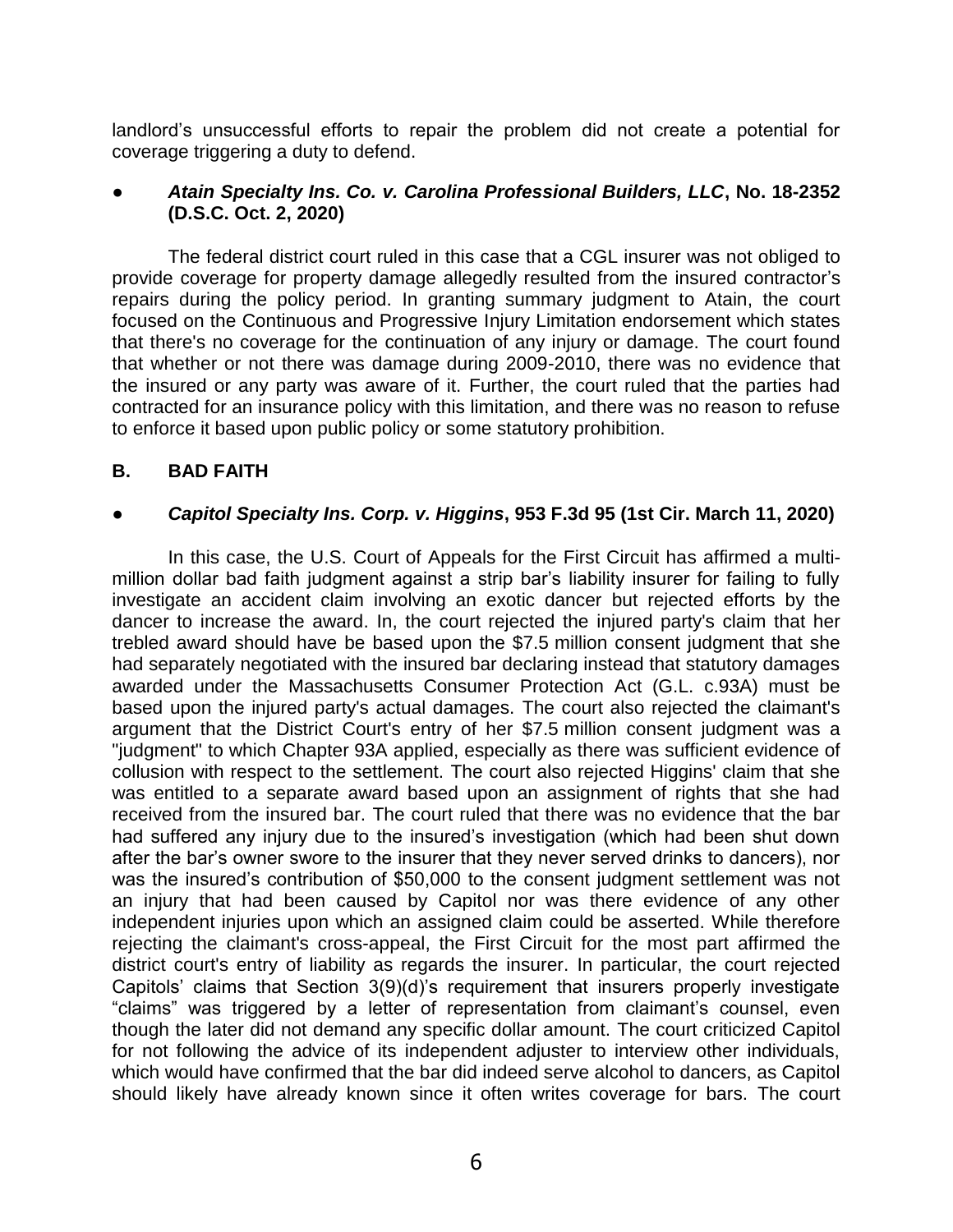further found that it was not "clear error" for the District Court to find that the insurer's breach was "willful." Similarly, even though Judge Hillman's opinion provided very little explanation as to how he found \$1.8 million in actual damage, the court found that this was not "clear error" as there was some evidence at trial concerning the catastrophic effect of these event on the claimant's life. On the other hand, the court ruled that prejudgment interest only applied to the base award and not to the full trebled amount of 93A damages.

## **● Progressive Northwestern Ins. Co. v. Gant, 957 F.3d 1144 (10th Cir. 2020)**

In one of the first federal appellate opinions to rely on the newly-enacted American Law Institute *Restatement of Law, Liability Insurance,* the Tenth Circuit ruled in this Kansas case that an automobile liability insurer was not liable for a \$7 million judgment that allegedly resulted from its appointed defense counsel's failure to uncover evidence of a separate liability policy issued to the insured's business. In an opinion that discusses and repeatedly relies on one of the more controversial provisions of the RLLI (Section 12), the Tenth Circuit found that both Progressive and defense counsel had made reasonable efforts to investigate whether other coverage existed and had been told by the insured that none did. "We can think of no doctrinal support, or other good reason, for ruling that an insurer cannot rely on its insured's assurance that there is no other coverage with another insurer…" Also, while observing that Section 12 of the *Restatement* suggested the possibility that an insurer might be liable for selecting unqualified defense counsel, the court found that in this case, the scattered reports that Progressive had received concerning the lawyer's habit of impeding settlement were vastly outweighed by the fact that he had tried hundreds of cases over the course of years and that these three complaints might well reflect disgruntled competitors as much as any accurate information. In any event, the Tenth Circuit observed that Section 12 only permits liability in such cases if there was "harm caused by any subsequent negligent act or omission of the selected counsel that is within the scope of the risk that made the selection of counsel unreasonable," whereas in this case there was no causal relationship between the alleged instances of file mishandling in the past and the failure to locate the business policy in this case. Finally, the court refused to impose vicarious liability on Progressive, since there was no evidence that it had sought to interfere with the lawyer's independent exercise of his professional judgment on behalf of the client. The court rejected Gant's argument that t Progressive's case management guidelines, noting that the Guidelines explicitly instructed defense counsel not to "allow anything contained in these Guidelines to interfere with any ethical directive or obligation governing conduct as defense counsel.

#### *● Mundell v. The Commerce Ins. Co.,* **19-P-1842 (Mass. App. Oct. 30 2020)**

A Massachusetts court has ruled for the first time that auto insurer did not act in bad faith by failing to respond to a "time-limited" policy limits demand. The court ruled that the fact that Commerce had taken 10 days beyond the stated 30 day deadline to offer its limits was sufficient proof that it had "met its obligation of effectuating a prompt, fair and equitable settlement" and that the mere fact that it had not responded within a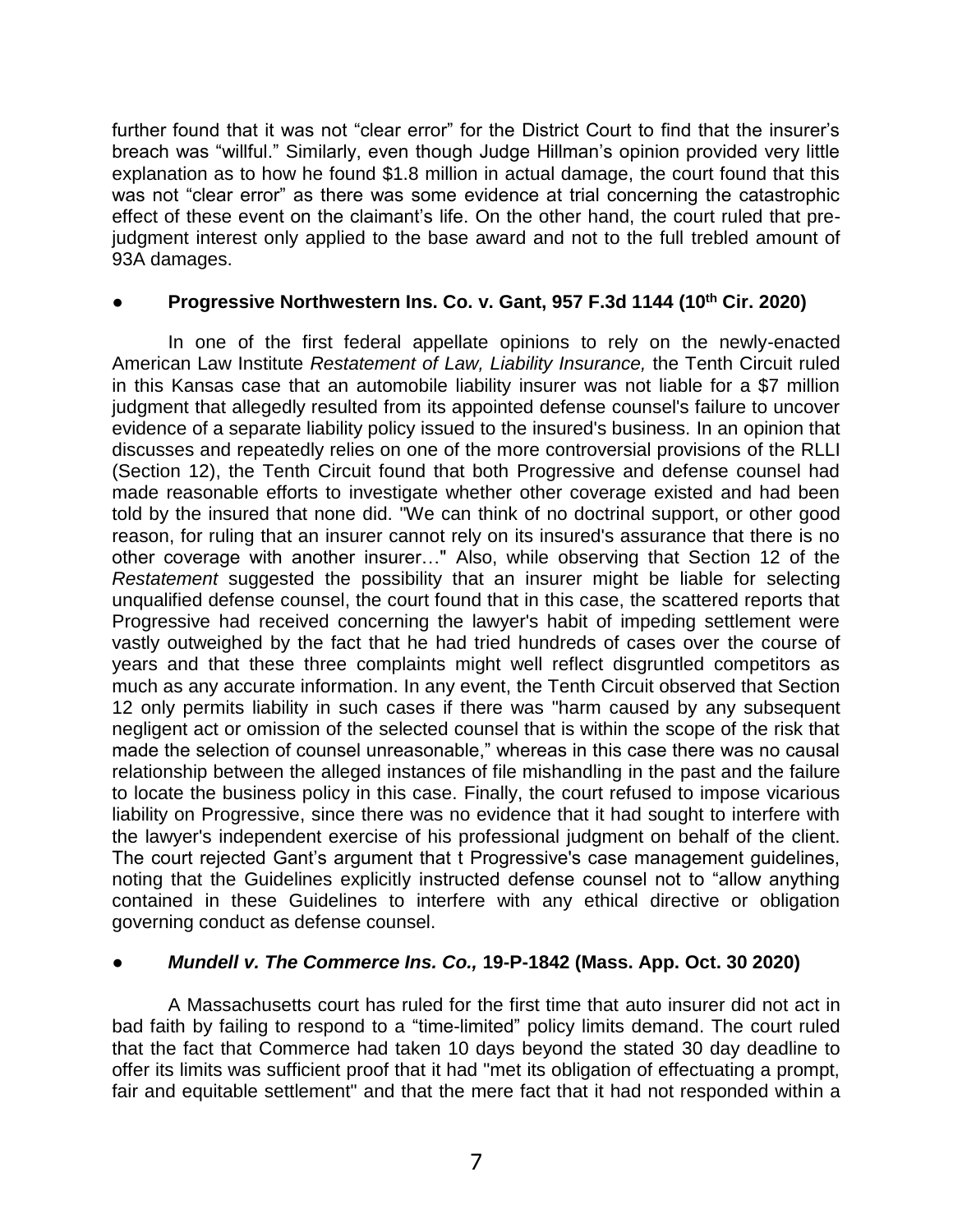unilaterally set deadline was not a basis for finding bad faith on its part. Further, the court declined to find bad faith on the basis of a letter that Commerce sent to its insured after a \$50,000.00 judgment had entered suggesting that it might contribute personally to a settlement, noting that claimant's counsel has failed to set forth this allegation in his 93A demand letter. As a result, the court did not reach the question of whether the trial court had correctly ruled that any misrepresentations on the part of Commerce after the judgment had occurred were not causally related to the judgment and therefore could not form the basis for a bad faith claim.

## **C. CONSTRUCTION LITIGATION**

## *● Scottsdale Ins. Co. v. Columbia Ins. Group Inc,* **2020 WL 5036095 (7 th Cir. Aug. 26, 2020)**

The U.S. Court of Appeals for the Seventh Circuit has ruled in this Illinois case that the District Court had not erred in ruling that Scottsdale Insurance, as the liability insurer of a building owner, could shift the obligation to defend its insured from a personal injury lawsuit brought by an injured construction worker to the employer's insurer (Columbia). Despite Columbia's assertion that the accident had not arisen out of its named insured's ongoing operations for the building owner, the court ruled that Columbia owed a defense due to the possibility that the employee's accident arose at least partially out of the insured's ongoing operations at the site. The court rejected Columbia's argument that the fact that the worker had not sued his employer for negligence was controlling and pointed instead to third-party complaints that other defendants had filed alleging that the employer was to blame.

#### **●** *Westfield Ins. Co. v. Miller Architects & Builders,* **No. 18-2970 (8th Cir. Jan. 30, 2020**

The Eighth Circuit ruled in this case that a Minnesota District Court was correct in requiring a liability insurer to defend claims that a builder's negligence caused construction defects in a luxury apartment complex, including a leaking roof. The court ruled allegations that water had come through a defectively installed roof and damaged the "finishes and electrical work in the building's interior" was sufficient to meet the policy's requirement of "property damage" caused by an "occurrence" and was not subject to Exclusions J(5), J(6) and L. In particular, the court rejected Westfield's argument that the reference to "that particular part of the property" on which the insured was performing operations in Exclusion J should extend to the entire apartment complex because the insured had responsibility for the entire area.

#### **D. CYBER CLAIMS**

*● G&G Oil Company of Indiana v. Continental Western Ins. Co.***, 143 N.E.3d 842 (Ind. App. Ct. 2020)**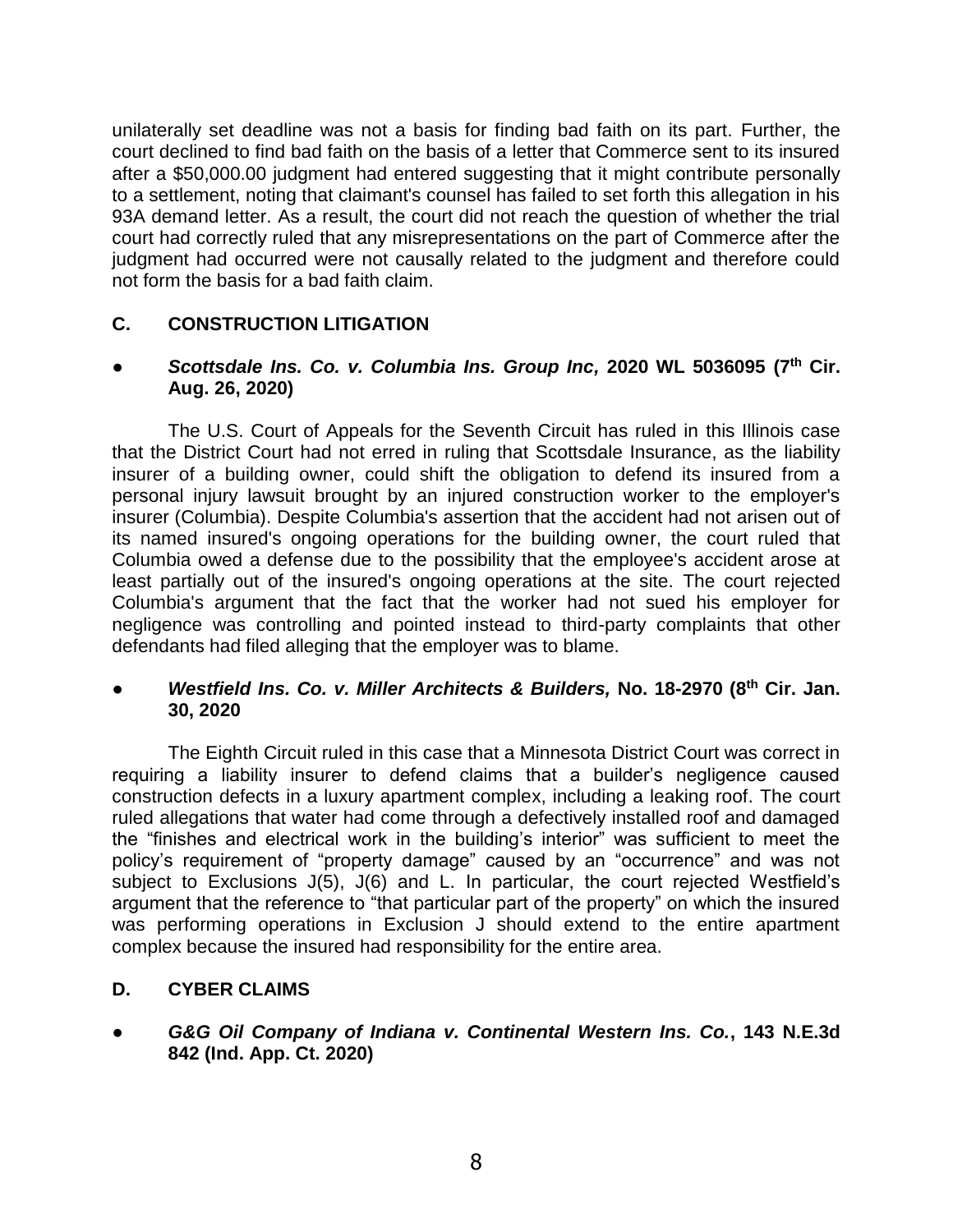The Indiana Court of Appeals has ruled that a trial court did not err in ruling that a policy's Commercial Crime and Fidelity Coverage did not cover a ransomware attack that shut down the insured's computer systems until it paid nearly \$35,000 in BitCoins to buy back its data. Whereas G&G had argued that the policy's coverage for fraud should be interpreted broadly as including "unconscionable dealing" such as the fraudster's phishing scheme, the Court of Appeals ruled that "the hijacker did not use a computer to fraudulently cause G&G to purchase Bitcoins to pay as ransom. The hijacker did not pervert the truth or engage in deception in order to induce G&G to purchase the Bitcoin. Although the hijacker's actions were illegal, there was no deception involved in the hijacker's demands for ransom in exchange for restoring G&G's access to its computers. For all of these reasons, we conclude that the ransomware attack is not covered under the policy's computer fraud provision"

## *● National Ink and Stitch LLC v. State Auto Property & Cas. Ins. Co.***, 2020 WL 374460 (D. Md. Jan 23 2020)**

A federal district court ruled in this case that an embroidery and screen printing business was entitled to coverage for first party losses that it suffered as the result of a December 2016 ransomware attack that prevented the insured from accessing its art files and other data on its computer servers. The insured had unsuccessfully sought to ransom its data and thereafter employed a security company which replaced and reinstalled the software although the programs thereafter operated slowly and inefficiently. In requiring State Auto to provide coverage for this loss pursuant to the Business Owners Special Form Computer Coverage endorsement, Judge Gallagher ruled that the ransomware attack had caused "direct physical loss of or damage" to the insured's computer systems and that State Auto was therefore obliged to reimburse the insured for the entire cost of replacing the system. The court emphasized that the insured was not solely seeking the cost of replacing its data but rather had paid for a fully functioning computer system that was not slowed by the necessary remedial and protective measures or risk of reinfection from a dormant computer virus. Finally, the court rejected State Auto's contention that the policy requirement that there by "physical loss or damage" equated with an utter inability on the part of the computer system to function. The court found that loss of use, loss of reliability and impaired functionality demonstrated that the computer system had suffered a physical loss or damage" to it without any requirement that the system become "completely inoperable."

#### **● Midlothian Enterprises, Inc. v. Owners Ins. Co., 2020 WL 836832 (E.D. Va. Feb. 20, 2020)**

In Virginia, a federal court ruled that a "money and securities" endorsement did not provide coverage for financial losses that a business suffered after employees transferred funds to off-shore accounts that were later found to be controlled by fraudsters. The court ruled that any coverage under this section of the policy was excluded as involving property with which the insured had voluntarily parted. The court also declined to find coverage under a "forgery or alteration endorsement," rejecting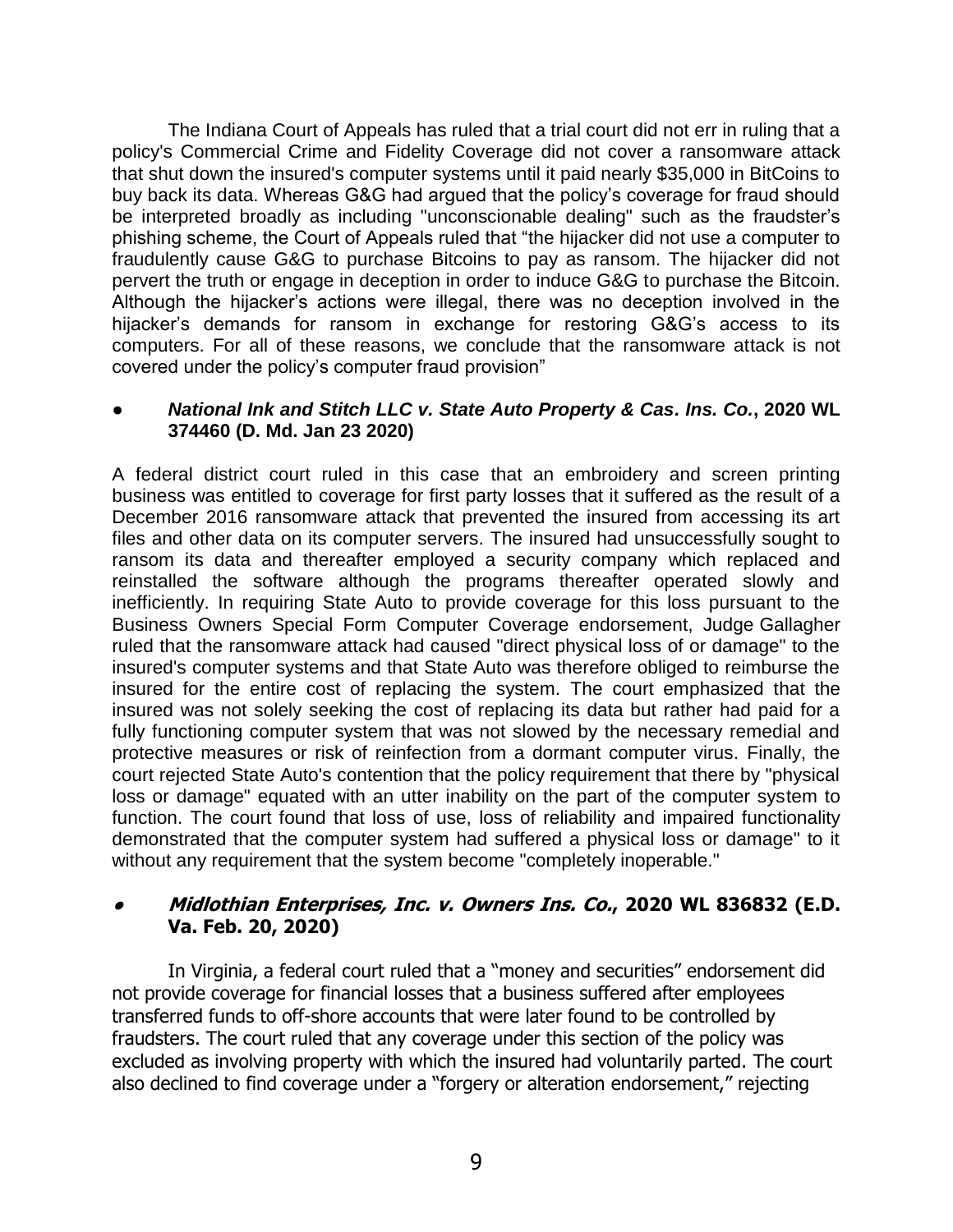the insured's argument that the fraudster's instructions were a covered "direction to pay."

## *● RealPage, Inc. v. National Union Fire Insurance Company of Pittsburg, PA,*  **No. 19-1350 (N.D. Tex. April 1, 2020)**

A federal district court denied AIG's argument that its commercial crime coverage was in the nature of fidelity insurance and, therefore, not subject to the Texas Prompt Payment of Claims Act. In denying National Union's motion to dismiss efforts to compel coverage for a "phishing" scheme, Judge Boyle ruled that although such coverage included fidelity components, it also insured Computer Fraud and Funds Transfer Fraud that were not in the nature of fidelity insurance.

## *● Authentic Title Services, Inc. v. Greenwich Ins. Co.,* **2020 WL 6739880 (D.N.J. Nov. 17, 2020)**

The federal district court in this case ruled that an errors and omissions policy did not provide coverage for losses relating to an e-mail spoofing scheme that duped an insured into sending real estate loan proceeds to a fraudulent account. In granting summary judgment to Greenwich, Judge Hayden ruled that these claims were subject to an exclusion in the E&O policy for claims based on or arising out of the "theft, stealing, conversion, embezzlement or misappropriation of funds or accounts." The court held that under New Jersey law, the phrase "arising out of" means "originating from, growing out of or having a substantial nexus" and that in this case, Fidelity's claim against the insured undeniably originated from, grew out of or had a substantial nexus to funds belonging to Quicken that were mistakenly transferred to a fraudulent account and then withdrawn by a person or entity other than Quicken and never recovered.

## **E. DUTY TO DEFEND**

## *● Clarendon National Ins. Co. v. Philadelphia Ind. Co.,* **No. 19-1212 (1st Cir. April 1, 2020)**

The First Circuit ruled in this Massachusetts mold case that a liability insurer does not have an independent duty to investigate to search for facts supporting coverage where there are no allegations in the Complaint presenting a potential for coverage. In *dicta*, the court also observed that even where a Complaint alleged facts triggering coverage, an insurer might be relieved of any defense obligation if "there is 'undisputed, readily knowable, and publicly available information' in court records that demonstrates that the insurer has no duty to defend" and if "there is 'an undisputed extrinsic fact that takes the case outside the coverage and that will not be litigated at the trial of the underlying action.'"

## *● Richards v. State Farm Lloyds,* **597 S.W.3d 492 (Tex. 2020)**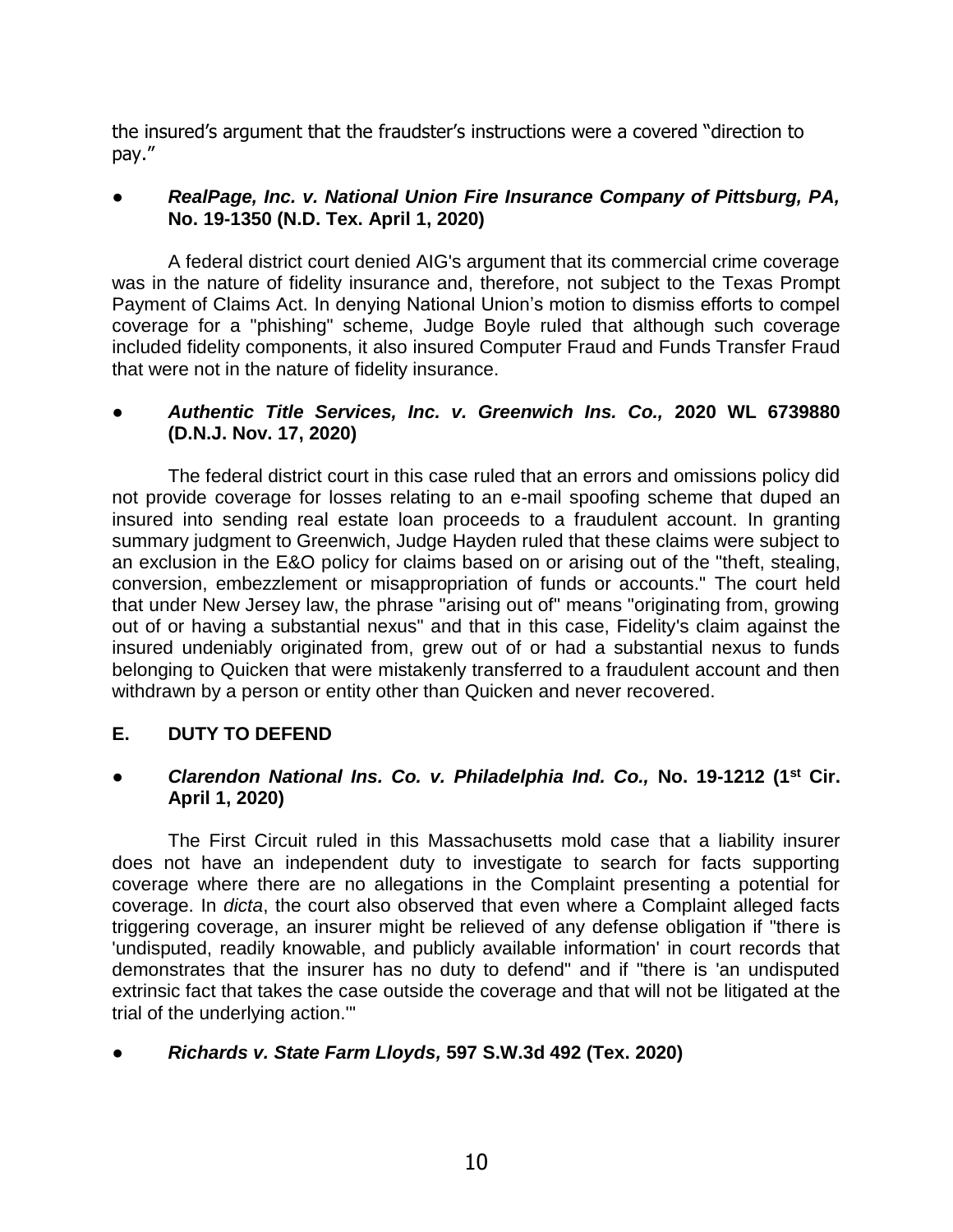On a certified question from the U.S. Court of Appeals for the Fifth Circuit, the Texas Supreme Court ruled that there is no exception to the "eight corners" rule for determining a liability insurer's to defend based on an insured's willful misstatement with respect to who is occupying an off-road motor vehicle at the time of an accident. The court ruled that State Farm could not "contract away" the eight corners rule merely by changing its policy to eliminate the "groundless, false or fraudulent" language from its duty to defend. Rather, the court ruled that its interpretation of the scope of an insurer's duty to defend was consistent with longstanding precedent in Texas. However, the court left open the question of whether an insurer might consider extrinsic facts on issues where a complaint is silent.

#### *● Loya Ins. Co. v. Avalo***, 603 S.W.3d 385 (Tex. 2020)**

In contrast to its recent strict adherence to the eight corners ruling in *Richards v. State Farm Lloyd's*, the Texas Supreme Court ruled a few weeks later that courts may consider extrinsic facts in cases involving false statements made by an insured in a collusive attempt to secure coverage. Relying on *dicta* in its 2009 opinion in *Pine Oak*, the court adopted "an exception to the eight corners rule…where the parties to underlying suit collude to make false allegations that would invoke the insurer's duty to defend." The Supreme Court drew a distinction between cases where an insurer has been prevented from looking behind false allegations in the plaintiff's suit against the policyholder and cases like this, where the fraudulent statements were made by the insured. Further, in such cases, the court ruled that an insured is not required to bring a declaratory judgment action to determine its duty to defend before withdrawing any representation of the insured.

## **F. ENVIRONMENTAL AND MASS TORT CLAIMS**

## *● Eastern Concrete Materials Inc. v. ACE American Ins. Co***., 2020 WL 254822 (5th Cir. Jan. 17, 2020)**

The Fifth Circuit has sustained a lower court's declaration that liability claims arising out of an unplanned discharge of "rock fines" from the insured's quarry operations were subject to an absolute pollution exclusion in an umbrella policy. The dispute arose out of an incident in which mineral debris from blasting operations at the insured's stone quarry in New Jersey had inadvertently been discharged into adjoining creeks as a result of the insured's effort to avoid flooding in the face of severe rainstorms, resulting in clean up directives from the New Jersey Department of Environmental Protection. Applying Texas law, the Fifth Circuit ruled that rock fines are a "contaminant" subject to this exclusion notwithstanding Eastern Concrete's contention that rock fines are simply small particles of rock that are neither inherently dangerous or contaminants. While conceding that the New Jersey EP was not claiming that the release of rock fines caused any threat of harm to drinking water or local water supplies, the Fifth Circuit concluded that their release nonetheless constituted a discharge of " contaminants " since their presence in water supplies might change the flow and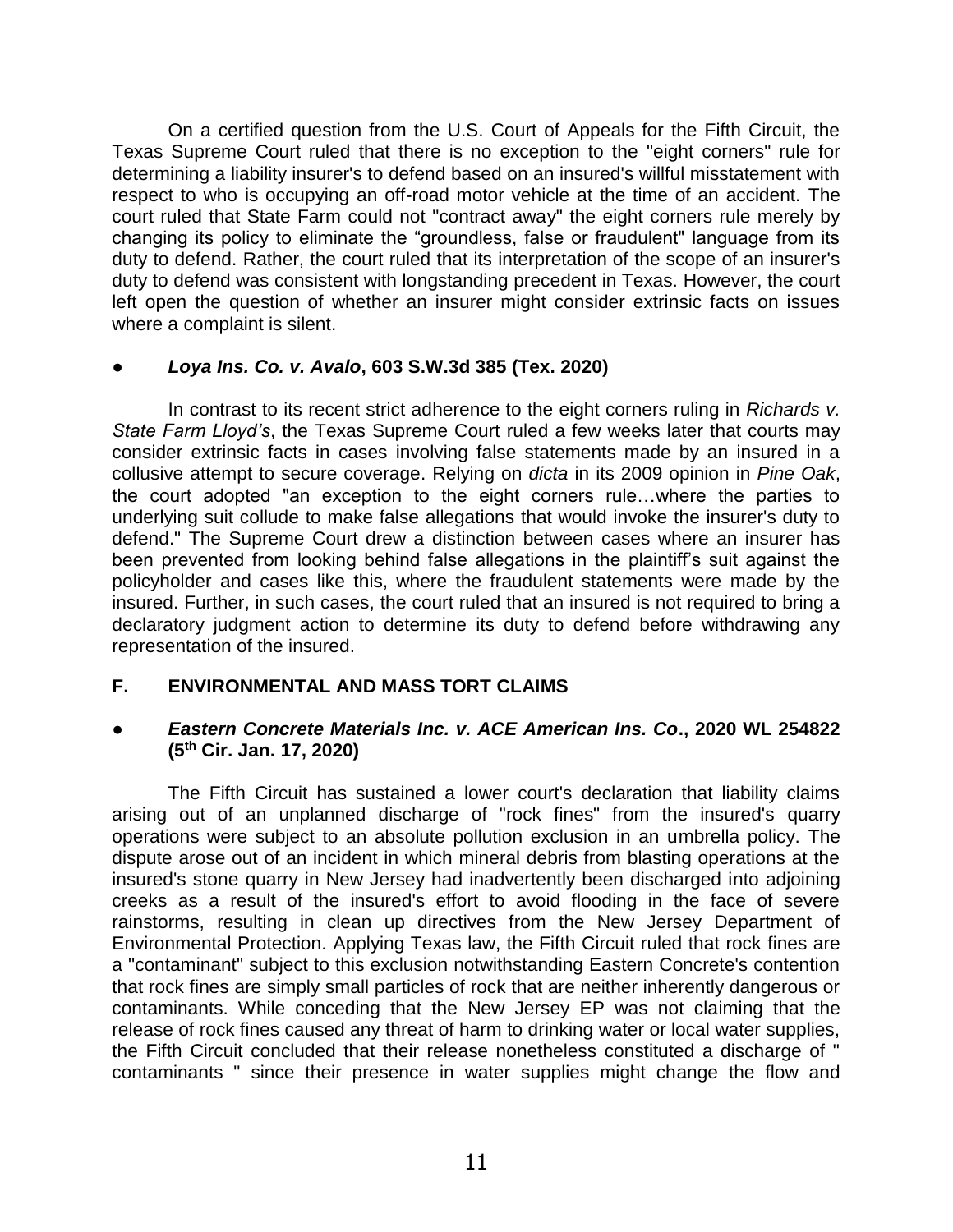contours of the stream including areas used for trout spawning and would affect the available food sources for fish and other species.

## *● Greene v. Westfield Ins. Co.,* **2020 WL 3476959 (7th Cir. June 25, 2020),**

The Seventh Circuit has affirmed an Indiana District Court's ruling that the neighbors of a wood recycling facility could not obtain coverage for a \$50 million dollar judgment that they had obtained against the insured. The court gave effect to an exclusion for the continuation of bodily injuries or property damage of which the insured was aware prior to the issuance of this policy. The Seventh Circuit was unpersuaded by an affidavit provided by the insured that although he was aware of complaints about fugitive dust, he did not realize that this constituted "property damage" for purposes of insurance coverage. The court also observed that if the claimants were correct that their claims were not for "property damage", they would have argued themselves out of coverage. . Finally, the court ruled Westfield was not estopped to assert this exclusion both by reason of the fact that the insured had not given a timely notice or tendered the defense of this action to it as well as the fact that Westfield had done what is provided for under Indiana law by filing an action for declaratory judgment.

#### *● General Casualty Company of Wisconsin v. Burke Engineering Corp.,* **2020 WL 5514189 (Ill. App. Ct. Sept. 14, 2020)**

One of the longest running environmental coverage disputes in Illinois finally came to an end in September when the Illinois Appellate Court ruled that allegations that an engineering firm concealed its knowledge of the presence of toxic substances in the municipal water supply of the Village of Crestwood and counseled Village leaders not to disclose these problems to town residents failed to allege an "occurrence." Furthermore, the Appellate Court ruled that General Casualty's failure to defend or bring an action for declaratory relief did not stop it from disputing coverage, in light of the fact that it did not owe any duty to defend. Justice Walker dissented from the majority opinion, arguing dissented from the majority, finding that General Casualty's duty to defend was triggered by allegations that the insured had negligently breached its fiduciary duties to the local citizenry by failing to disclose the harmful chemicals in the municipal water supply.

## *● Rogowski v. Safeco Ins. Co. of Oregon***, 306 Or. 505 (Or. App. 2020)**

A tenant's suit against his landlord for exposures to unsafe levels of carbon monoxide due to a clogged chimney has been held to trigger a duty to defend, notwithstanding an absolute pollution exclusion in the landlord's liability policy that expressly identified carbon monoxide as an excluded "pollutant." The Oregon Court of Appeals ruled that the tenant's suit could reasonably be read as seeking recovery for damages due to "degraded air quality" generally and was not solely dependent on the presence of carbon monoxide fumes. Although Safeco also argued that "degraded air quality" is simply the condition of air when it is mixed with irritants and contaminants, the court found that it could also mean air that has a reduced level of oxygen.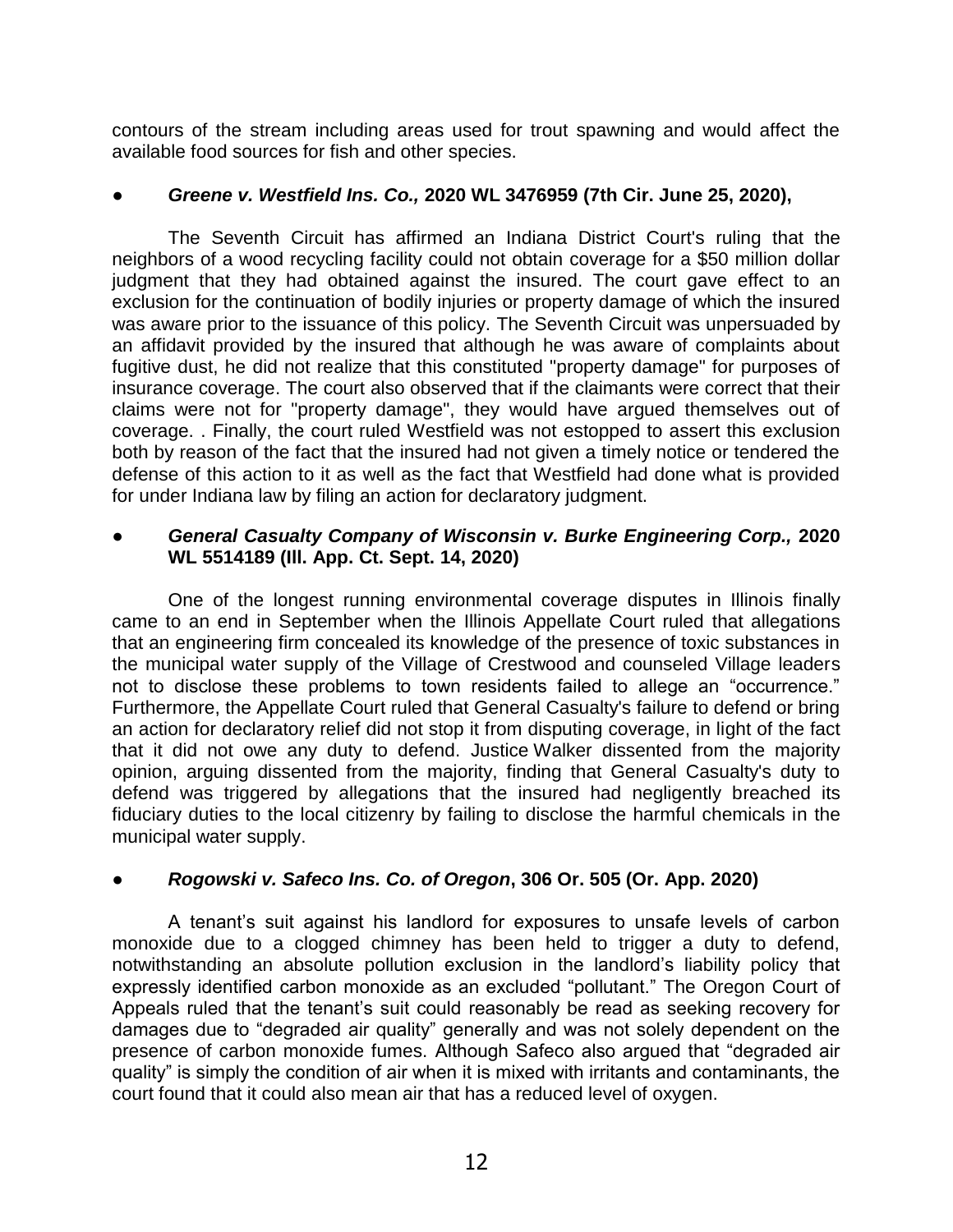#### *● Barber v. Arch Ins. Co.,* **No. 19-142 (W.D. Ky. Oct. 15, 2020)**

A federal district court has ruled that criminal proceedings brought against a mining company for violations of the Federal Mine Safety and Health Act of 1977 fell outside the scope of a Directors and Officers policy issued by Arch. Notwithstanding Barber's argument that the underlying criminal charges were for a fraudulent reporting of dust monitoring and sampling requirements of the mine act and did not arise out of an actual or threatened discharge of coal dust, Judge McKinley declared that the underlying claims clearly arose out of an actual or threatened release of pollutants and furthermore contained separate language for losses involving testing or monitoring for pollution. The court also rejected the insured's argument that coal dust inside a coal mine is not itself a "pollutant." The court distinguished the Kentucky Court of Appeals' 2011 ruling in *Abundance Coal*, which had declared that terms such as "discharge" and "dispersal" were terms of art that indicated an intention to limit the scope of absolute pollution exclusions to environmental contamination claims, noting that the exclusion in question also contained language with respect to investigations, monitoring and cleanup claims. In this case, the court found that the relevant provisions of the federal Mine Act required the insured to test for and monitor coal dust and therefore fell within Subsection B of the absolute pollution exclusion.

#### **G. EXCESS INSURANCE**

#### **● Chen v. Insurance Company of the State of Pennsylvania***,* **No. 77 (N.Y. November 20, 2020)**

The New York Court of Appeals has ruled that an excess insurer is not obligated to pay the entire personal injury judgment awarded to the plaintiff in a case where the underlying Arch policy had been voided by reason of misrepresentations by the insured in its coverage application. In addition to holding that ICSOP had no drop down obligation by reason of the unavailability of the Arch primary coverage, the court ruled that it was not obligated to pay pre- or post-judgment interest on the entire amount of the judgment, notwithstanding the plaintiff's argument that it was compelled to do so by the "ultimate loss" language in its policy and the fact that it followed form to the primary insurance. Rather, the court ruled that the excess policy, by its express terms, only covered losses in excess of those that would have been paid by the primary insurer and its coverage obligations were not increased by the fact that the primary insurance in this case was unavailable due to the voiding of the Arch primary policy. Inasmuch as Arch would ordinarily been obligated to pay this interest as a Supplementary Payment under its primary policy, the court ruled that this was not an obligation that ICSOP would have ordinarily have borne and that it should not now be required to do so by reason on the unavailability of the Arch coverage. Writing in dissent, Judge Fahey contended that ICSOP should be responsible for all post-judgment interest on the basis that its "follow form" language incorporated by reference to supplementary payment obligations of the primary policy.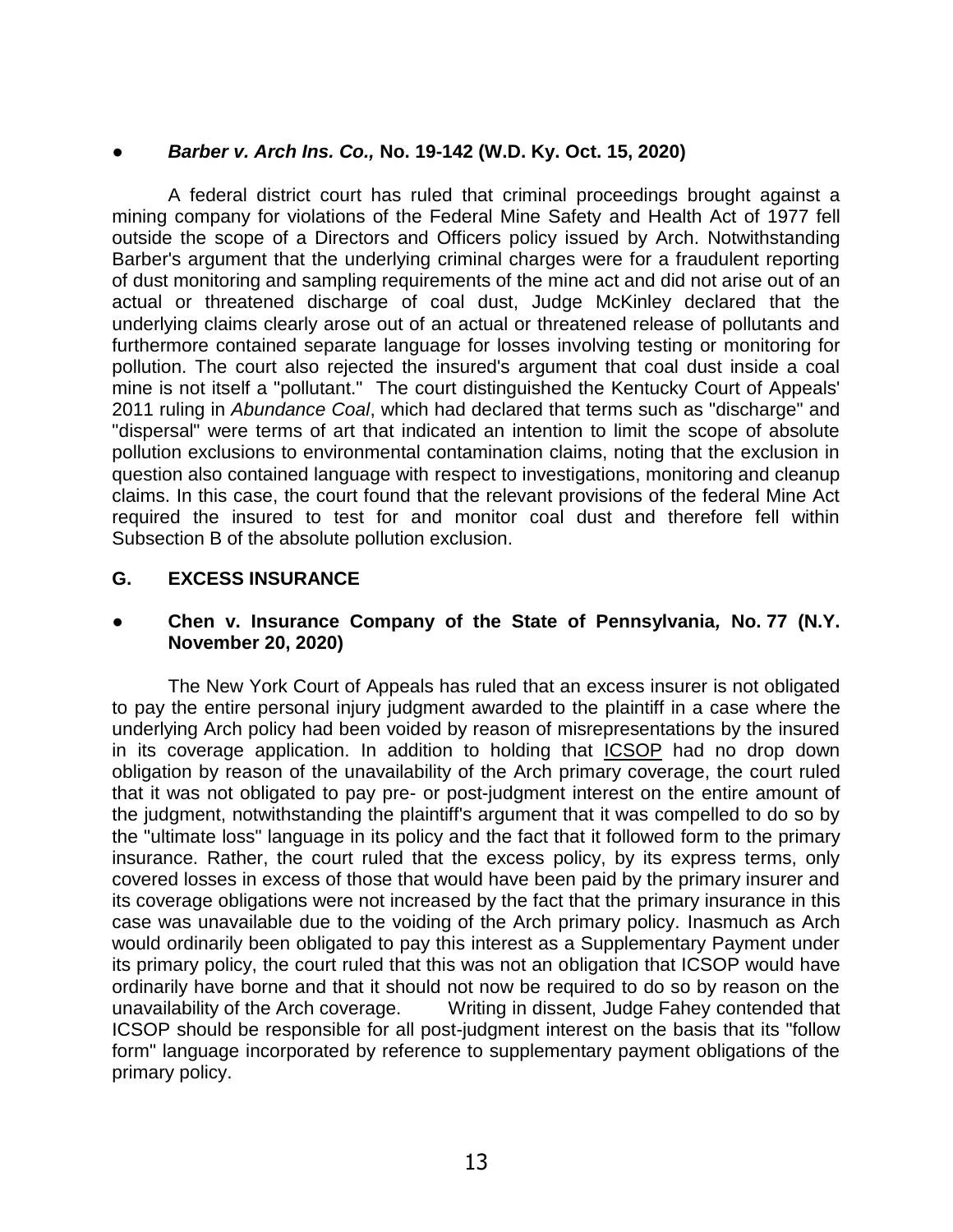## *● AXIS Reinsurance Co. v. Grumman-Northrop Corp.,* **2020 WL 5509743 (9th Cir. Sept. 14, 2020)**

The Ninth Circuit has ruled that a California District Court erred in allowing an excess insurer to dispute underlying exhaustion by lower layer insurers absent evidence of fraud. In rejecting the excess insurer's theory of "improper exhaustion," the Ninth Circuit ruled that allowing excess insurers to "contest the soundness of underlying insurers' payment decisions—'would undermine the confidence of both insureds and insurers in the dependability of settlements,' eliminating one of the primary incentives for obtaining insurance in the first place." Furthermore, the court found that such a rule would introduce a host of inefficiencies into the insurance industry, with no obvious countervailing benefits to insurers or policyholders. Although excess insurers may still dispute underlying insurance if there is evidence of fraud or bad faith, the Ninth Circuit expressed skepticism that a remedy was needed for other types of cases since it doubted "that there are many instances where an insurance company will pay out claims—let alone its policy's limit—when it is not obligated to do so…"

#### **H. EXCLUSIONS**

## *● Dorchester Mutual Insurance Company v. Krusell***, SJC-12856 (Mass. Aug 13, 2020)**

The Massachusetts Supreme Judicial Court ruled in this case that an exclusion for "bodily injury… arising out of the sexual molestation, corporal punishment or physical or mental abuse" did not apply to an incident in which the insured shoved his companion during a fishing argument, causing him to fall and injure himself. The court ruled that abuse and molestation exclusions were added to liability insurance policies to reinforce the intentional acts exclusion for claims where the other exclusion did not apply either because the abuse victim alleged liability based upon the insured's negligent supervision of the assailant or where the abuser is deemed incapable of intentional conduct due to a mental disease or other incapacity. The court ruled that intentional acts may be deemed "abusive" where there is an imbalance of power as opposed to cases of simple assault. As a result, the court concluded "that a reasonable insured would interpret "physical abuse" to apply only to a limited subset of physically harmful treatment, where the treatment is characterized by an "abusive" quality such as a misuse of power or, perhaps, a conduct so extreme as to indicate an abuser's disposition towards inflicting pain and suffering." While, therefore, reversing the Superior Court's entry of summary judgment for Dorchester Mutual, the SJC declined to impose 93A liability based upon the insurer's failure to settle the claim. The court focused on the fact that up until 3 days before the case actually settled, the only information available to Dorchester Mutual was that the insured had intentionally attacked his companion with such force that he became airborne. Only on the eve of settlement was the report of a forensic psychiatrist who had been retained to evaluate Krusell in connection with underlying criminal proceedings made available, then Dorchester Mutual might reasonably have concluded that its liability was unclear.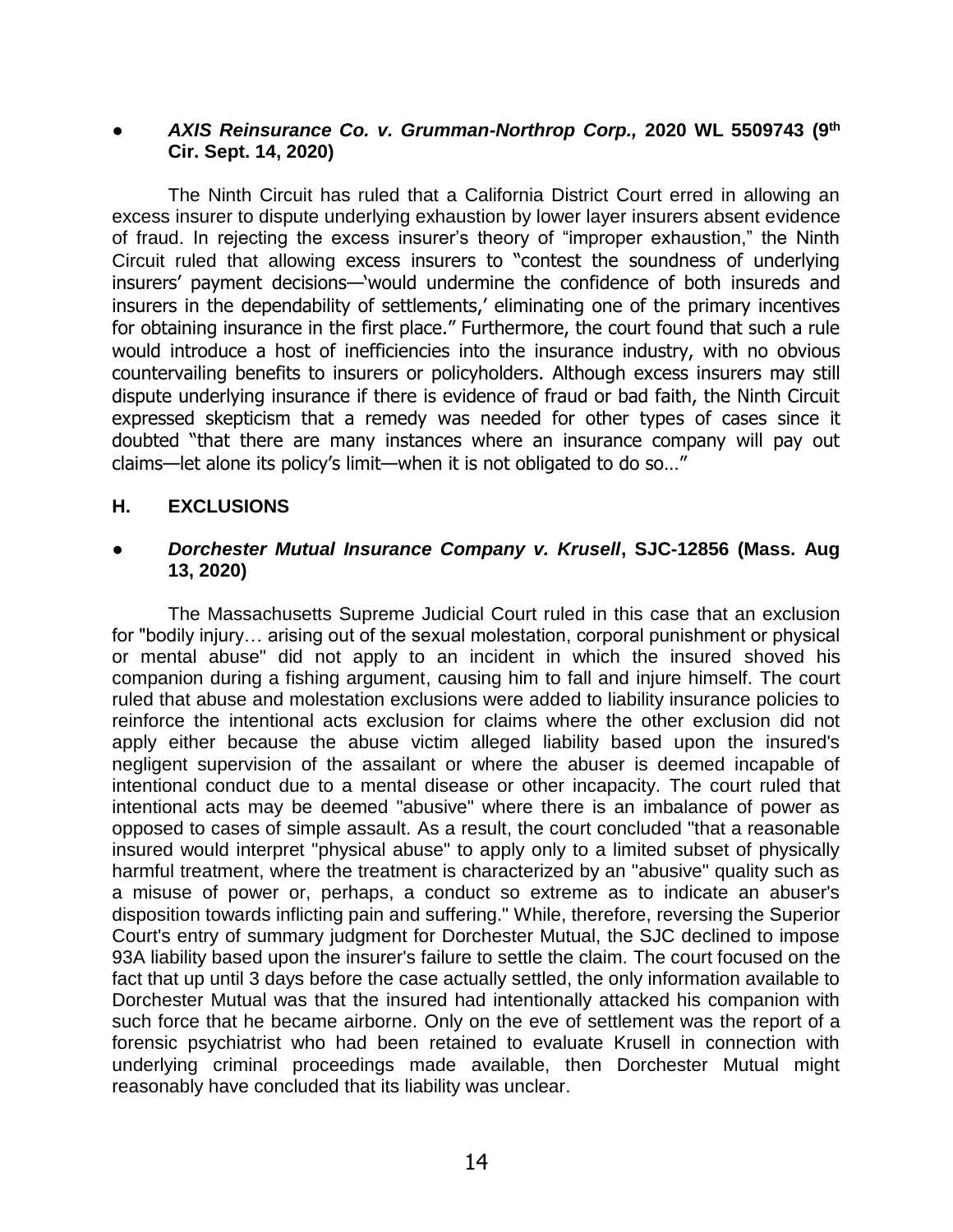## *● Gage County v. Employers Mut. Cas. Co.,* **304 Neb. 926 (2020),**

The Nebraska Supreme Court has declared that rape convictions that were wrongfully obtained by the County's cold case squad of police investigators and prosecutors triggered EMC's "personal injury" coverage notwithstanding a policy exclusion for "professional services." The court declined to follow the broad definition of "professional services" that it had adopted decades ago in Marx. Instead, it looked to the fact that the umbrella and "linebacker" policies that were issued to the County as part of a suite of coverages accompanying the CGL form listed various excluded professions, none of which included law enforcement activities. The case was therefore remanded for further findings with respect to the scope of coverage available under the EMC CGL and umbrella policies.

#### **I. FRAUD AND RESCISSION**

#### *● Nationwide Mutual Fire Insurance Company v. Pusser***, 2020-Ohio-2778 (Ohio May 6, 2020)**

The Ohio Supreme Court has ruled that an insured's failure to disclose that her sister lived with her was sufficient to void the coverage *ab initio* and preclude coverage for an auto accident caused by the sister. The Supreme Court declared that language in the Nationwide Policy that expressly incorporated the information in the policy application and that advised the insured that its responses were deemed to be warranties was sufficient to put the insured on notice of the consequences of any misrepresentation. The Supreme Court reversed the intermediate appellate court, which had found that the policy language was insufficiently clear because it merely said that misrepresentations "could" render the coverage void. Further, the court ruled that insurers are not required to declare their coverage void and return the insured's premium before filing a complaint for declaratory judgment based upon a misrepresentation. The court observed that any contrary finding would be "uneconomical" and would have the undesirable effect of leaving policyholders without insurance during the pendency of the coverage litigation.

#### **J. "OCCURRENCE" COVERAGE**

## *● Lexington Ins. Co. v. Chicago Flameproof & Wood Specialties Corp.,* **950 F.3d 976 (7th Cir. 2020)**

The Seventh Circuit has ruled that an Illinois District Court did not err in ruling that a CGL insurer did not owe coverage for three law suits in which property owners alleged damage due to the installation of the insured's fire retardant treated lumber products. The Seventh Circuit ruled that the insured's decision to ship products without obtaining certification for them pursuant to the International Building Code (IBC) failed to allege an "occurrence." Not only was the insured's decision to ship uncertified lumber was not an unexpected event but the subsequent "ripping and tearing out of the FlameTech lumber was the natural and ordinary consequence of supplying lumber that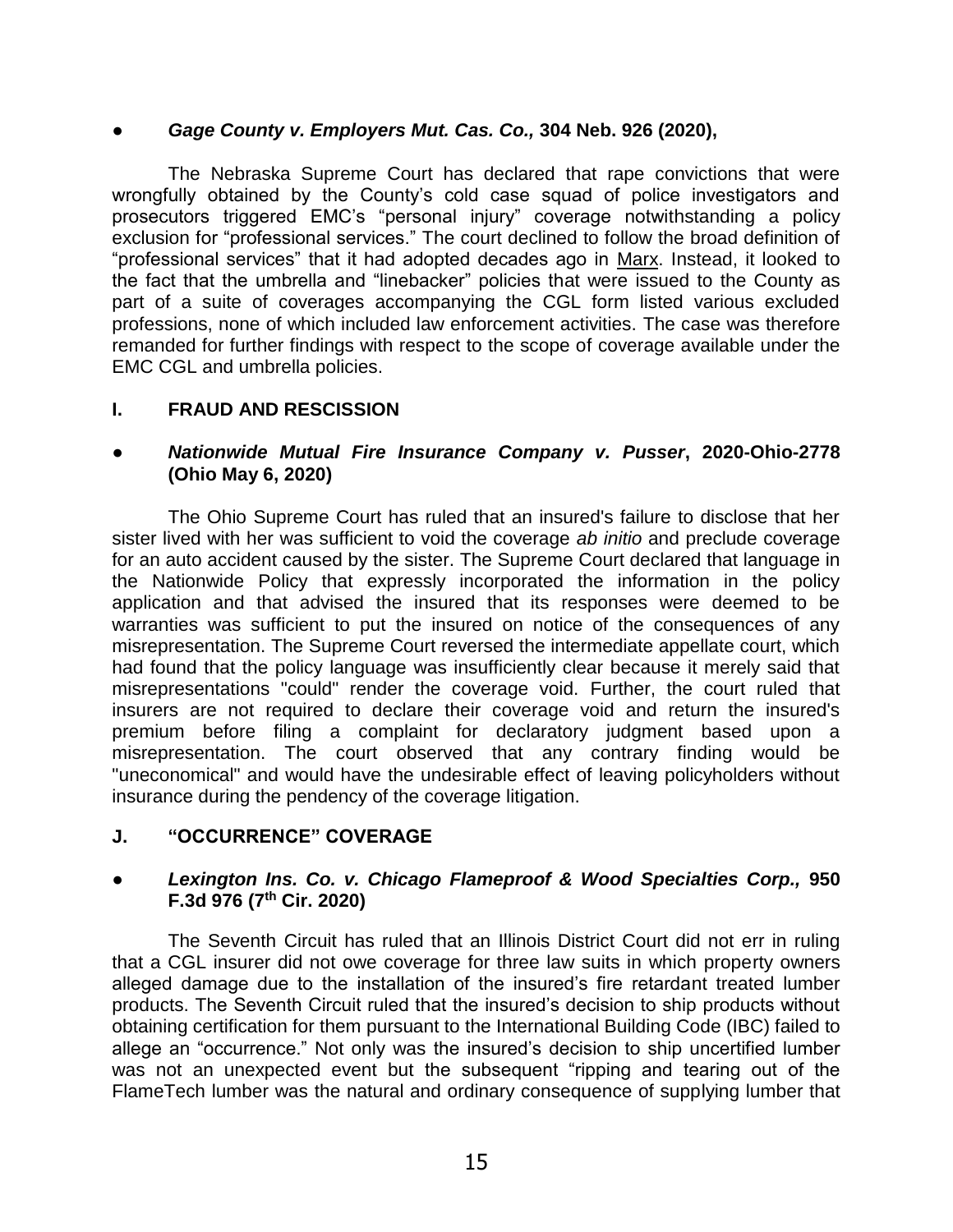was not IBC-certified." The court declined to find a duty to defend based upon allegations of negligent misrepresentation and the like, declaring that "although some of the allegations used the language of 'negligence' or 'reasonable care,' the injury alleged stems from Chicago Flameproof's "unilateral decision" to supply the uncertified lumber and concealment of having done so.

## *● American Family Mutual Ins. Co., S.I., vs. Mid-American Grain Distributors, LLC,* **958 F.3d 748 (8th Cir. 2020)**

The U.S. Court of Appeals for the Eighth Circuit has ruled in this Missouri case that a contractual dispute between a grain storage company and a designer with respect to plans to design and construct a grain storage facility fall outside the scope of any obligation to defend under a CGL policy inasmuch as the insured's defective constructive work was not an "occurrence" under Missouri law. In keeping with the Missouri Appeals Court's decision in *American States Ins. Co. vs. Mathis*, 974 S.W.2d 647) (Mo. Ct. App. 1998), the Eighth Circuit declared that the claimant's damages would be "normal, expected consequence of Mid-American's allegedly shoddy work were the foreseeable or expected result of that work as a matter of law."

## **●** *T.H.E. Ins. Co. v. Estate of Booher,* **No. 18-1550 (Iowa June 5, 2020)**

Having previously ruled in *Weber v. IMT Ins. Co*., 462 N.W.2d 283 (Iowa 1990) that an injury is "expected" if there is a "substantial probability" that it will occur, the Iowa Supreme Court has now ruled that a lower court erred in ruling that allegations that an employer's gross negligence caused the death of an amusement park employee were not "expected." In light of the statutory definition of "gross negligence" in Iowa Code § 85.20, the court found that a finding of gross negligence on the part of the insured's employee did not necessarily mandate a finding that any resulting injuries were so substantially probable so as to be "expected." "It appears that a co-employee may act in a fashion that meets the definition of "gross negligence" when an injury is more probable than not and that such conduct might not be outside the scope of the term "accident" in the CGL policy." As a result, the court declared that the allegations of gross negligence were sufficient to allow the estate to avoid the immunity conferred upon employers by Iowa Law while still obtaining coverage for their claims. However, the Iowa Supreme Court declined to adopt the insured's alternative argument that a conflict existed between the grant of insurance coverage under Section I and the "Who is the Insured" provision in Section II. Despite the insured's argument, that Section II separately conferred coverage on all employees who were acting in the scope of their employment, the court found that Section II merely interpreted the individuals who qualified as insureds and was not itself a separate grant of insurance coverage.

## *● Olson v. Progressive Northern Ins. Co.,* **2020 S.D. 21 (S.D. April 8, 2020)**

The South Dakota Supreme Court has ruled that a domestic dispute that erupted into shooting between two vehicles that fatally killed a young girl failed to trigger coverage under either the shooter's policy. As a preliminary matter, the court rejected the insured's argument that although the insured had fired with an attempt to kill his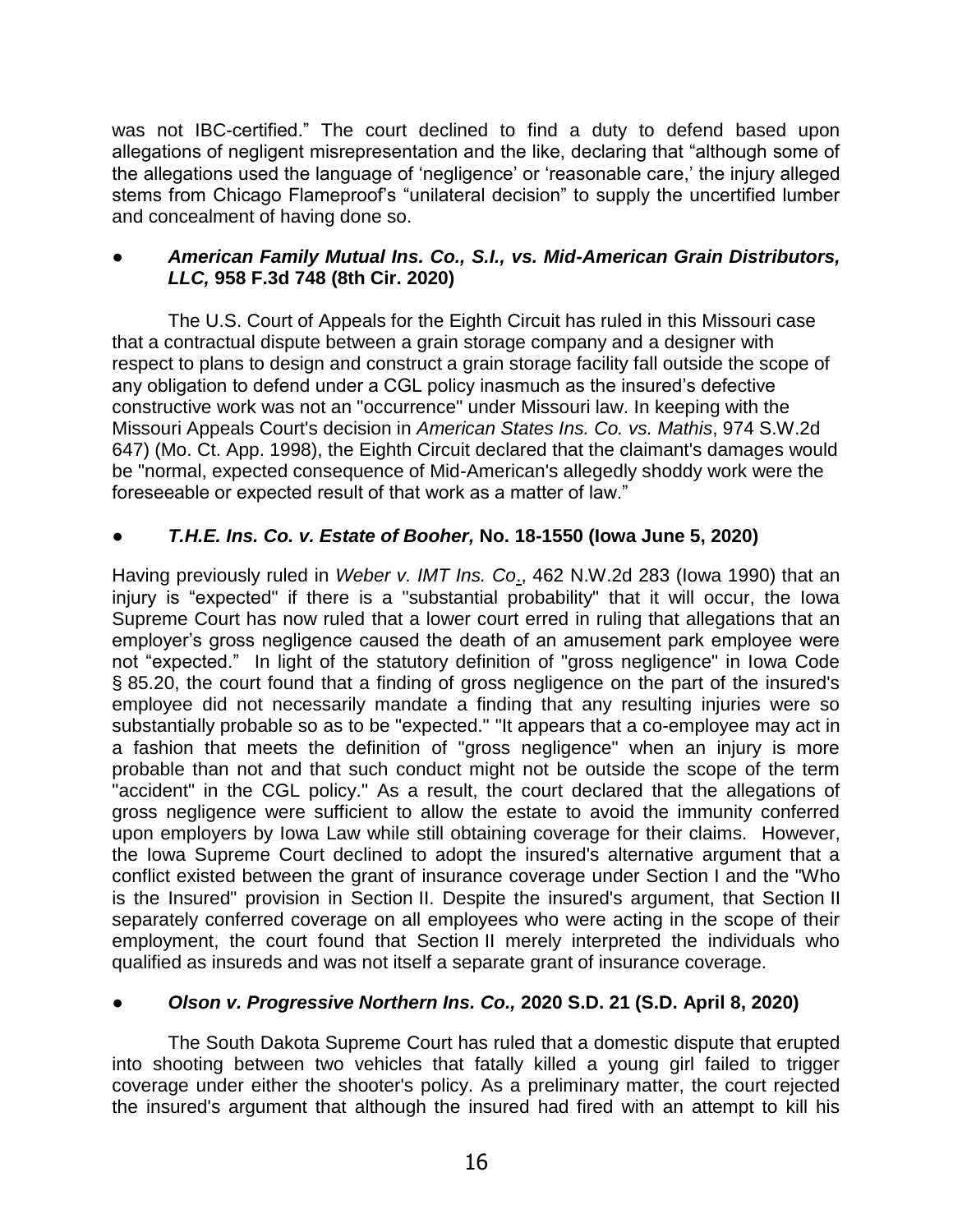wife, he had not intended to shoot his daughter and that her death was therefore the result of an "accident." Rather, the court concluded that it was sufficient that the insured had acted intentionally to cause injury when he discharged his handgun. "The applicable rule is that an act is inherently injurious if it is certain to result in some injury, although not necessarily the particular alleged injury." In any event, the court declared that it was the settled public policy of South Dakota that "insurance coverage cannot extend to an individual who intentionally harms others, even where the harm is unforeseen by the victim." Finally, the court ruled that the incident did not involve the insured's use of a covered auto as the vehicle was the mere "situs" from which the accident resulted and was not causally connected to the discharge of the insured's gun.

## **K. OPIOID CLAIMS**

## *● Acuity v. Masters Pharmaceutical, Inc***., 2020–Ohio–3440 (Ohio App. Ct. June 24, 2020)**

The Ohio Supreme Court announced in late 2020 that it had accept review of the Court of Appeals' ruling that a liability insurer was obliged to provide a defense to claims that a pharmaceutical distributor improperly prescribed opioids. Whereas the trial court had ruled that Acuity had no duty to defend because this suit was for economic loss and not did not seek "damages" on account of bodily injury. Instead, the Ohio Court of Appeals adopted the Seventh Circuit's recent analysis in *H.D. Smith,* finding that coverage extended to losses to organizations and were not limited to bodily injury suffered by the original victim. The Ohio Court of Appeals also set aside the trial court's conclusion that these claims were subject to a "loss of progress" exclusion in light of the fact that MPI was aware of the opioid epidemic before it purchased insurance from Acuity. While agreeing with Acuity that this language in the insurance agreement was part of the insured's burden of proof, the Court of Appeals nonetheless ruled that although MPI was clearly on notice of illegal prescriptions and had even received demand letters from the DEA, mere knowledge that injuries might be occurring was not enough to bar coverage under the "loss in progress" provision.

#### *● Giant Eagle, Inc. v. American Guarantee and Liability Ins. Co. and XL Specialty Ins. Co.,* **No. 19-904 (W.D .Pa. Nov. 9, 2020)**

A federal judge in Pittsburgh has declared that various excess liability insurers must provide a defense to opioid lawsuits against a drug distributor. Judge Colville declared in a 41-page opinion that his predecessor's January 2020 ruling in this case had determined that the insured did not have to prove that the underlying \$2 million primary limits had been exhausted by the payment of covered claims and that, as this was now the law of the case, he was bound to follow it. Rather, in keeping with the Superior Court's 2013 ruling in Lexington v. Charter Oak, he found that the excess insurers' duty to defend only required allegations that set forth a potential for coverage. In keeping with cases such as the Seventh Circuit's ruling in H.D. Smith, the court ruled that the underlying suits sought damages because of "bodily injury" and that allegations of negligence were sufficient to establish an "occurrence." The court declined to find that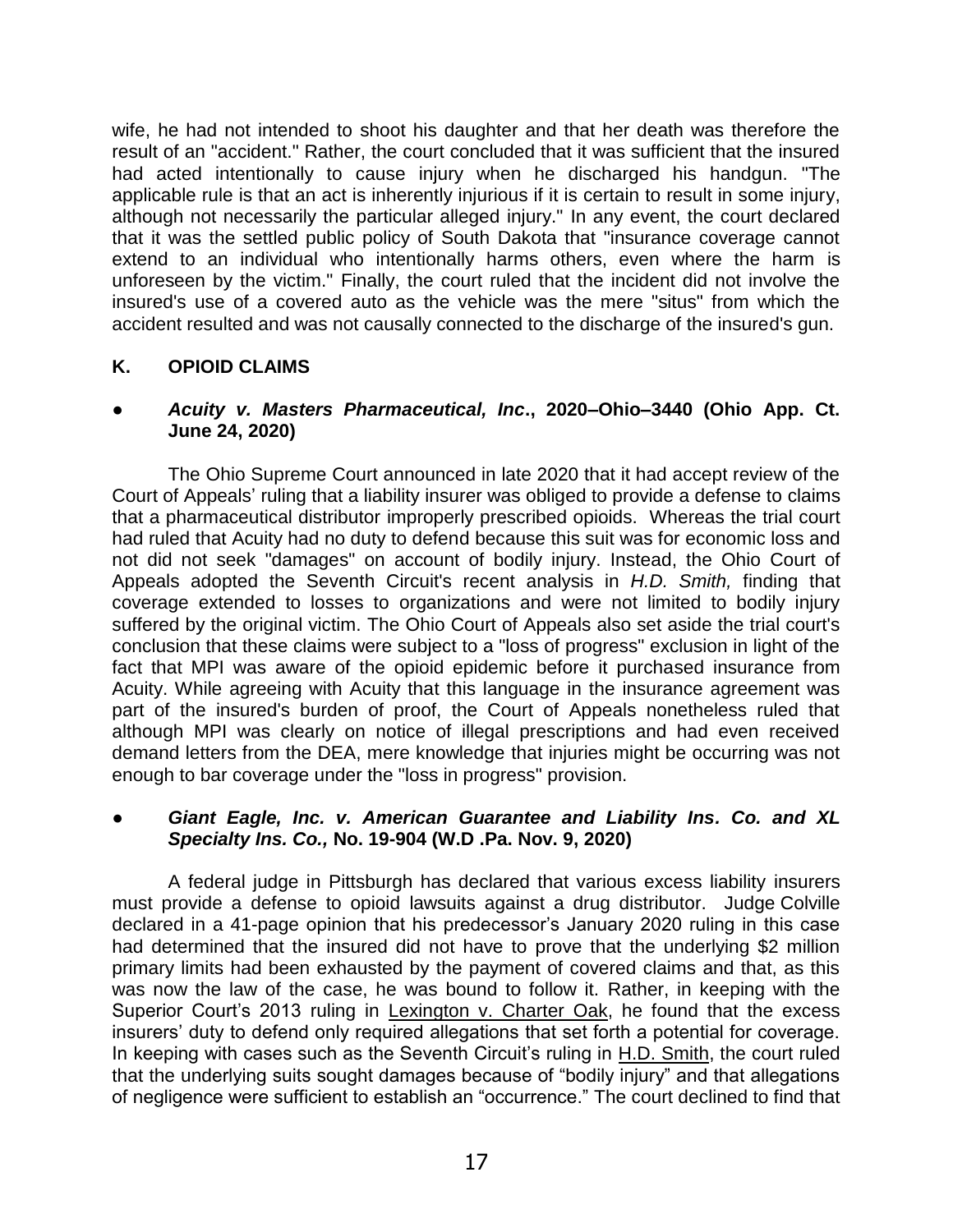the opioid epidemic was the "natural and expected result" of the insured's marketing activities. Finally, the court rejected the insurer's argument that the insured was required to satisfy more than a single \$1 million "occurrence" SIR and ruled that the \$5 million in defense costs that it had incurred was a "loss" that exhausted the underlying insurance and triggered the excess insurers' defense obligations.

## **L. "PERSONAL AND ADVERTISING INJURY" COVERAGE**

#### *● Hartford Cas. Ins. Co. v. Gelshenen & Davis Co. LLP***, No. 19-1578 (4th Cir. Feb. 13, 2020)**

The Fourth Circuit ruled in this North Carolina case that allegations that a law firm violated the federal Driver's Data Privacy Protection Act by mailing advertisements to accident victims whose names and addresses they had legally collected from official accident reports submitted to the state Department of Motor Vehicles are excluded from CGL coverage by the policy's exclusion for claims arising out of the distribution of material or information.

#### *● Brighton Collectibles, LLC v. Certain Underwriters at Lloyd's, London,* **No. 18-56403 9th Cir. Mar. 16, 2020)**

The Ninth Circuit ruled in this case that a California district court erred in ruling that Lloyd's had no obligation to defend claims that the insured collected and sold customers' personal information in violation of California's Song-Beverly Credit Card Act. The court ruled that the claims alleged "oral or written publication or material that violates a person's right of privacy" and were therefore covered in keeping with the court's TCPA decision in *Los Angeles Lakers v. Federal Ins. Co.,* 869 F.3d 795 (9th Cir. 2019). Further, the court noted that the California Supreme Court had separately ruled that the intent of this Act is to protect the personal privacy of consumers. Having found coverage, the court refused to eliminate Lloyd's duty to defend based on the policy exclusion for "advertising, publishing, broadcasting or telecasting done by or for you." Despite the fact that the privacy "offense" required that there be "publication" of material invading a person's right of privacy, the Ninth Circuit ruled that the reference to "publishing" in the exclusion did not have the same root meaning as 'publication'." Rather, the court ruled that this exclusion only applied to insureds that engaged in "broad, public-facing marketing activities."

#### *● West Bend Mut. Ins. Co. v. Krishna Schaumburg Tan, Inc.,* **2020 IL App (1st) 191834 (Ill. App. Mar. 20, 2020)**

The Illinois Appellate Court ruled in this case that a liability insurer was obliged to provide coverage for allegations that a tanning salon violated the Illinois Biometric Information Privacy Act by transmitting customers' fingerprints to an out of state vendor. In keeping with the Illinois Supreme Court's 2005 TCPA decision in *Swiderski Electronics*, the First District ruled that the claims alleged a "publication" of material that invaded a person's right of privacy. The court declined to limit the scope of "publication"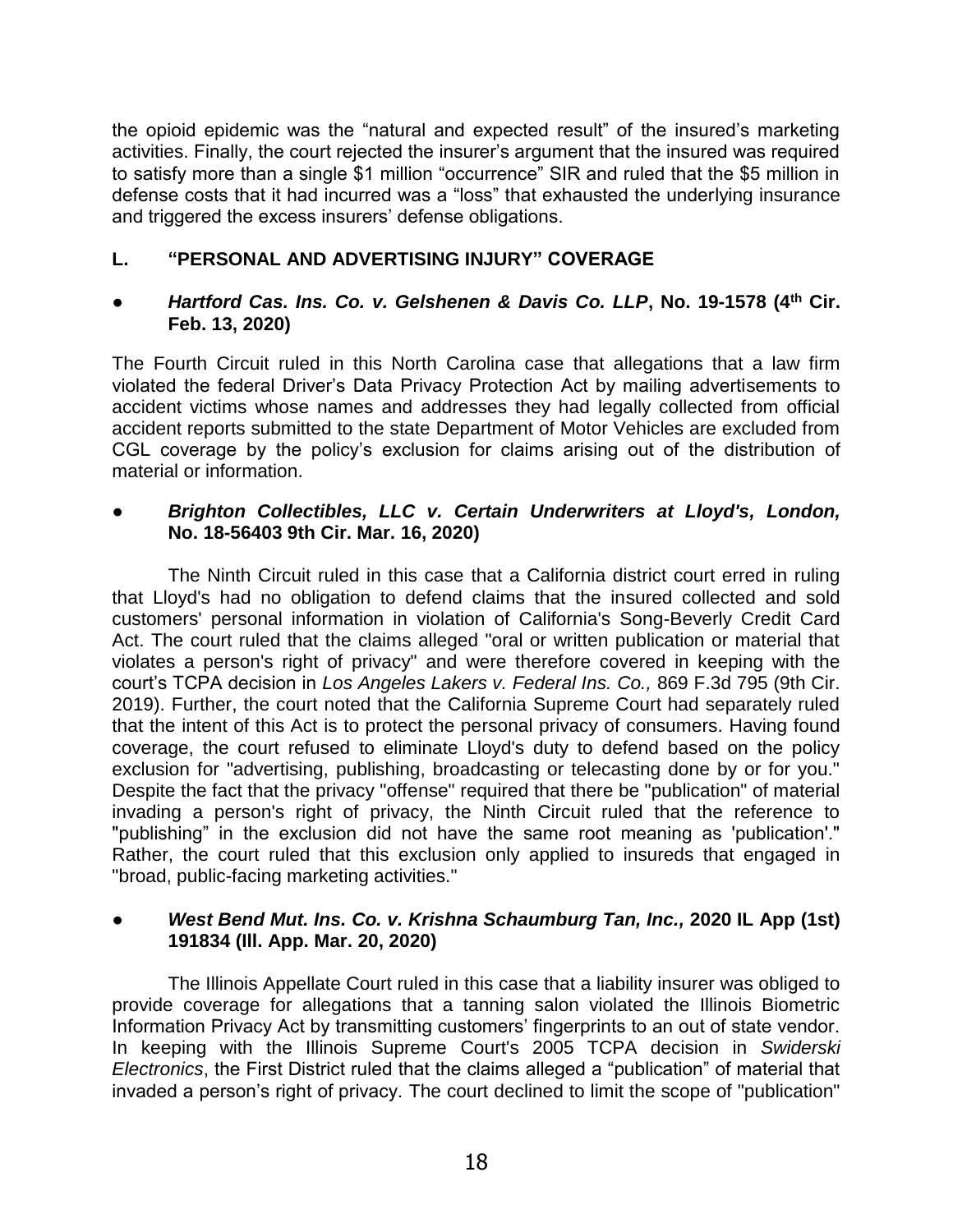to widespread dissemination of information. Further, the Appellate Court ruled that the Violation of Statutes exclusion in the policy applied only to statutes that govern certain methods of communication, such as emails, faxes, and phone calls, and not to all statutes that limit the sending or sharing of information.

## **M. PROPERTY INSURANCE**

## *● Robinson v. Liberty Mutual Ins. Co***., 958 F.3d 1157 (11th Cir. 2020)**

The Eleventh Circuit ruled in this case that damage suffered by an Alabama homeowner as a result of a massive infestation of venomous "brown recluse spiders" was excluded from coverage as involving a loss "caused by…birds, vermin, rodents or insects." Notwithstanding the insured's argument that arachnids are not technically a type of "insect," the Eleventh Circuit agreed with the Alabama District Court that the common and ordinary meaning of "insect," as exemplified by popular dictionaries, certainly includes spiders. Whatever the technical meaning of this term within the scientific community, the court ruled that "Alabama law cautions against using technical or scientific definitions to interpret the terms of an insurance contract." In any event, the court ruled that the spiders were clearly vermin as being a small, harmful or objectionable animal that is difficult to control. The court ruled that it was appropriate for the trial judge to take judicial notice of these dictionary definitions without providing the insureds an opportunity to provide contrary testimony.

## *● Aquino v. United Property & Cas. Co.,* **483 Mass. 820 (2020)**

The Supreme Judicial Court of Massachusetts has ruled that a spouse is entitled to recover property insurance for a fire that was deliberately set by her husband without any involvement or knowledge on her part. In adopting the so-called "innocent coinsured" doctrine, the court emphasized that the standard fire policy mandated by G.L. c. 175 Section 99 which only avoids coverage for losses intentionally caused by "the insured." The court observed that Massachusetts recognizes the distinction between the articles "the" and "and" and that had the legislature intended to preclude recovery for innocent co-insureds, it would have drafted the statutory exclusion to apply to "an insured" rather than "the insured." The court ruled, however, that the innocent spouse was only entitled to recover half of the insured loss as that was the extent of her insurable interest in the property. Further, the court declined to impose 93A liability on the insurer, finding that its coverage position was arguably justified by "cryptic and confusing" language on this issue in its 1938 *Kosior* decision. The court was critical of United Property's use of exclusionary language that was inconsistent with Section 99's requirements but held that no injury had resulted from this misconduct.

## *● Kurach v. Truck Insurance Exchange,* **J-3AD-20 (Pa. Aug 18, 2020)**

The Pennsylvania Supreme Court has ruled that property insurers may withhold from any actual cash value payment the overhead and profit of a general contractor unless and until the insured repairs the damaged property. In three consolidated cases,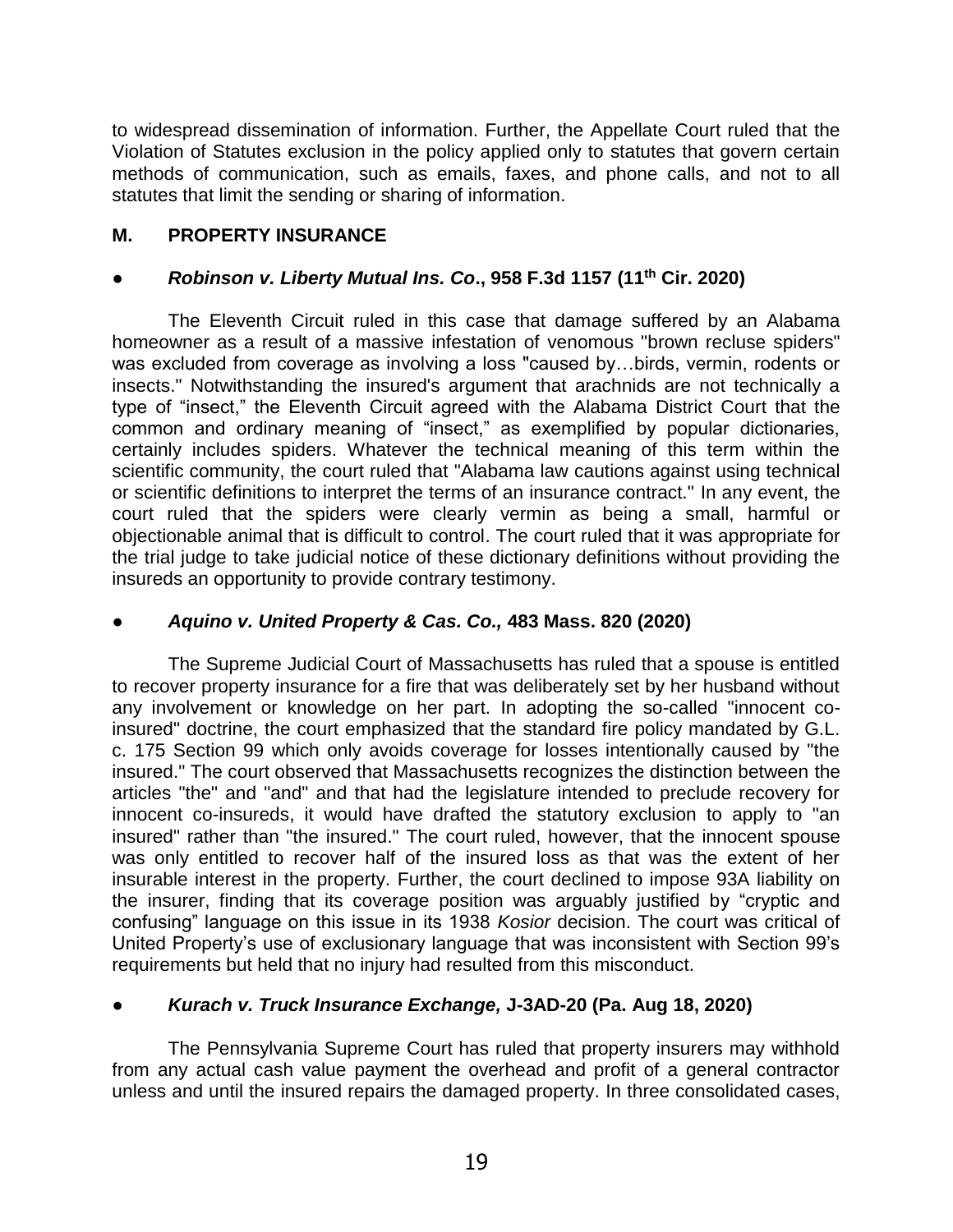the court rejected the insured's argument that GCOP must be included as part of ACV under policies of this sort whenever it is determined that the services of a general contractor are likely to be necessary in order to effectuate the repair of the damaged property. Unlike the cases relied on by the insureds, the court focused on the fact that these policies explicitly conditioned payment of GCOP on the policyholder actually incurring such costs upon the commencement of repairs. In light of the fact that none of the policyholders in these cases had made repairs, the court ruled that the insurer was justified in withholding GCOP from its actual cash value payments.

## **N. TRIPARTITE RELATIONSHIP ISSUES**

## *● Persichette v. Owners Ins. Co***., 2020 CO 33 (Colo. May 4, 2020)**

The Colorado Supreme Court ruled in this case that Rule 1.9(a) of the Colorado Rules of Professional Conduct, which precludes a lawyer who "formerly represented a client in a matter" from representing a second client "in the same or a substantiallyrelated matter" if the second client's interests are materially adverse to the interests of the former client, precluded a policyholder from hiring an attorney to sue Owners Insurance for under-insured motorist's benefits in light of the fact that the lawyer in question had represented Owners in nearly 500 cases between 2004 and 2017, including 23 UIM disputes similar to those at issue in this case. The Supreme Court concluded that the trial court had erred in failing to grant Owners motion to disqualify because it had misconstrued "substantially related" to mean the "same" matter. Further, while observing that a general knowledge of insurer practices would not necessarily disqualify a lawyer from subsequently suing his former client, the Court found that in this case Levy had worked closely with the claims adjuster involved, had trained him with respect to serving as an effective witness and had intimate knowledge of the claims executives supervising the case including knowledge of their personalities and tendencies and how they might come across as witnesses.

#### *● Plein v. USAA Cas. Ins. Co.***, 2020 WL 2568541 (Wash. May 21, 2020)**

Two weeks after the Colorado Supreme Court decided *Persichette*, the state Supreme Court reached a diametrically opposite result in this case, declaring that the present and former matters were not "substantially related," The Washington Court analyzed both Comments 2 and 3 to Rule 1.9(a). Comment 2 emphasizes that the "scope of a 'matter' … depends on the facts of a particular situation or transaction" and that "a lawyer who recurrently handled a type of problem for a former client is not precluded from later representing another client in a factually distinct problem of that type even though the subsequent representation involves a position adverse to the prior client." According to the Washington Supreme Court, "comment 2 anticipates the exact situation presented by this case: a lawyer representing a current client against a former organizational client on a 'factually distinct problem' of the same type as the prior representation. And it allows such representation of the current client, despite objection by the former client. Under this comment 2, [the firm's] representation of the [insured] is clearly permissible."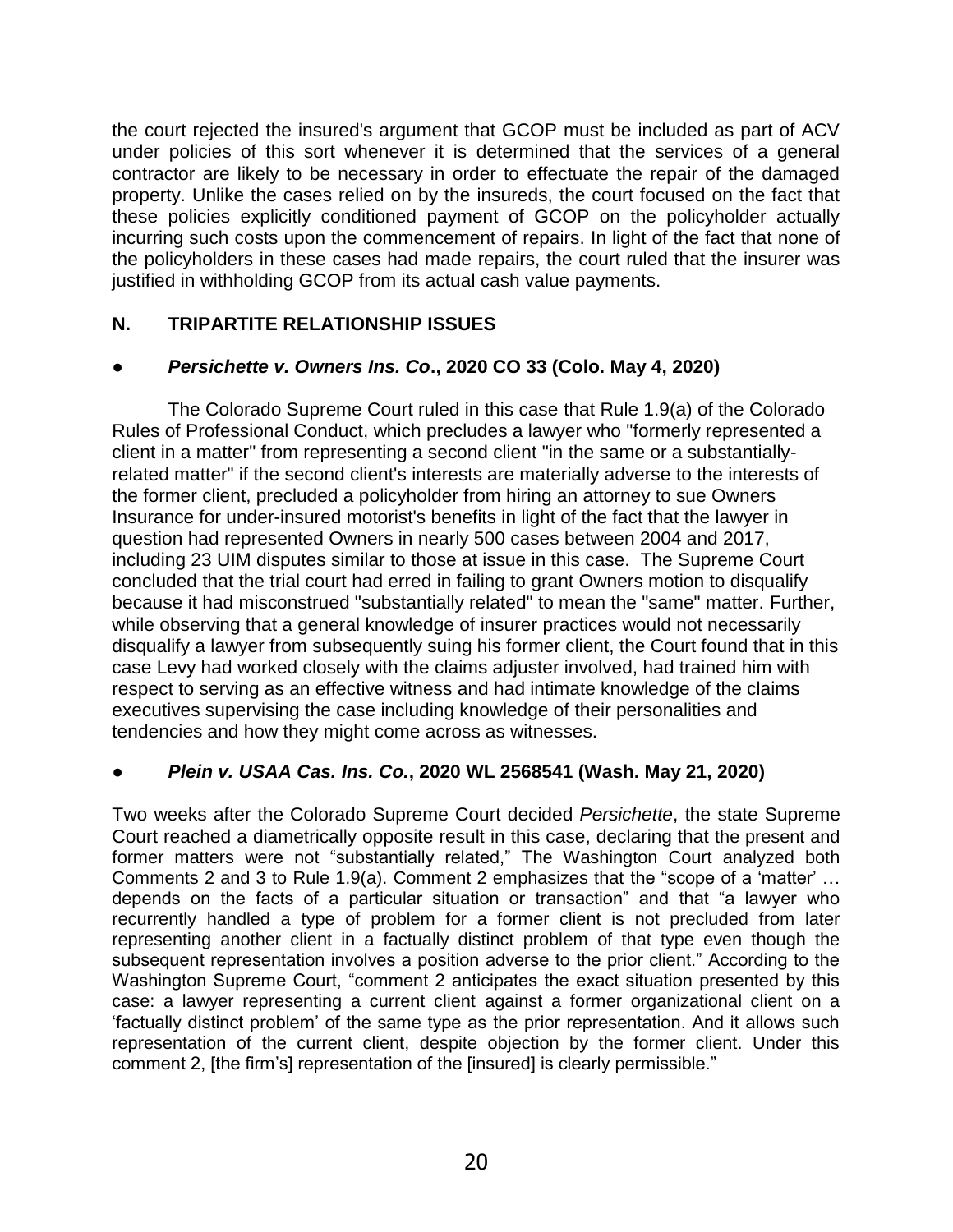## **O. CHANGES IN THE MARKETPLACE**

Shareholders of Aon and Willis Towers Watson voted in 2020 to approve the merger of the two insurance brokers, which is now under review by the European Union.

Zurich agreed to pay Metropolitan Life \$3.94 billion to acquire its property and casualty division.

On January 1, 2021, Sentry Insurance was converted from a mutual insurance company to a stock company.

AIG's new CEO Peter Zaffino announced plans to sell off its life and retirement business by means of an IPO or a staggered private sale.

## **P. APPEALS TO WATCH**

London's High Court announced in October that it would fast track the appeal of various insurers from a lower court's ruling in favor of the Financial Conduct Authority concerning the scope of property insurance coverage for pandemic-related business interruption lawsuits. In its 162-page September 15 ruling, the High Court had distinguished among different policy wordings but ruled that most of these forms required coverage. Note that these UK forms differ from U.S. policies in that they lack "direct physical loss" language or virus exclusions.

One of the most important D&O cases in years was argued to the Delaware Supreme Court last month. In *Arch Ins. Co. v. Murdock*, the court will consider, among other consequential issues, whether, in the absence of a clear choice of law provision, Delaware law should apply to a Delaware corporation that is headquartered in California.

The Texas Supreme Court heard oral argument on September 17 in *In Re Farmers Texas County Mut. Ins. Co.* on the issue of whether a *Stowers* suit against an insurer for failing to settle within policy limits was viable in light of the fact that no excess judgment ever entered against the insured.

The George Supreme Court is considering several questions certified to it by the Eleventh Circuit with respect to whether O.C.G.A. § 33-7-15, which insulates a liability insurer from coverage for judgments involving claims for which it never received notice, also protects against a bad faith claim for failing to settle. In *Fifeside v. GEICO Cas. Co.,* No. 18-15074 (11th Cir. Sept. 28, 2020), the Court of Appeals asked the Georgia Supreme Court to answer three questions: (1) When an insurer has no notice of a lawsuit against its insured, does O.C.G.A. § 33-7-15 and a virtually identical insuring provision relieve the insurer of liability from a follow-on suit for bad faith? (2) If the notice provisions do not bar liability for a bad-faith claim, can an insured sue the insurer for bad faith when, after the insurer refused to settle but before judgment was entered